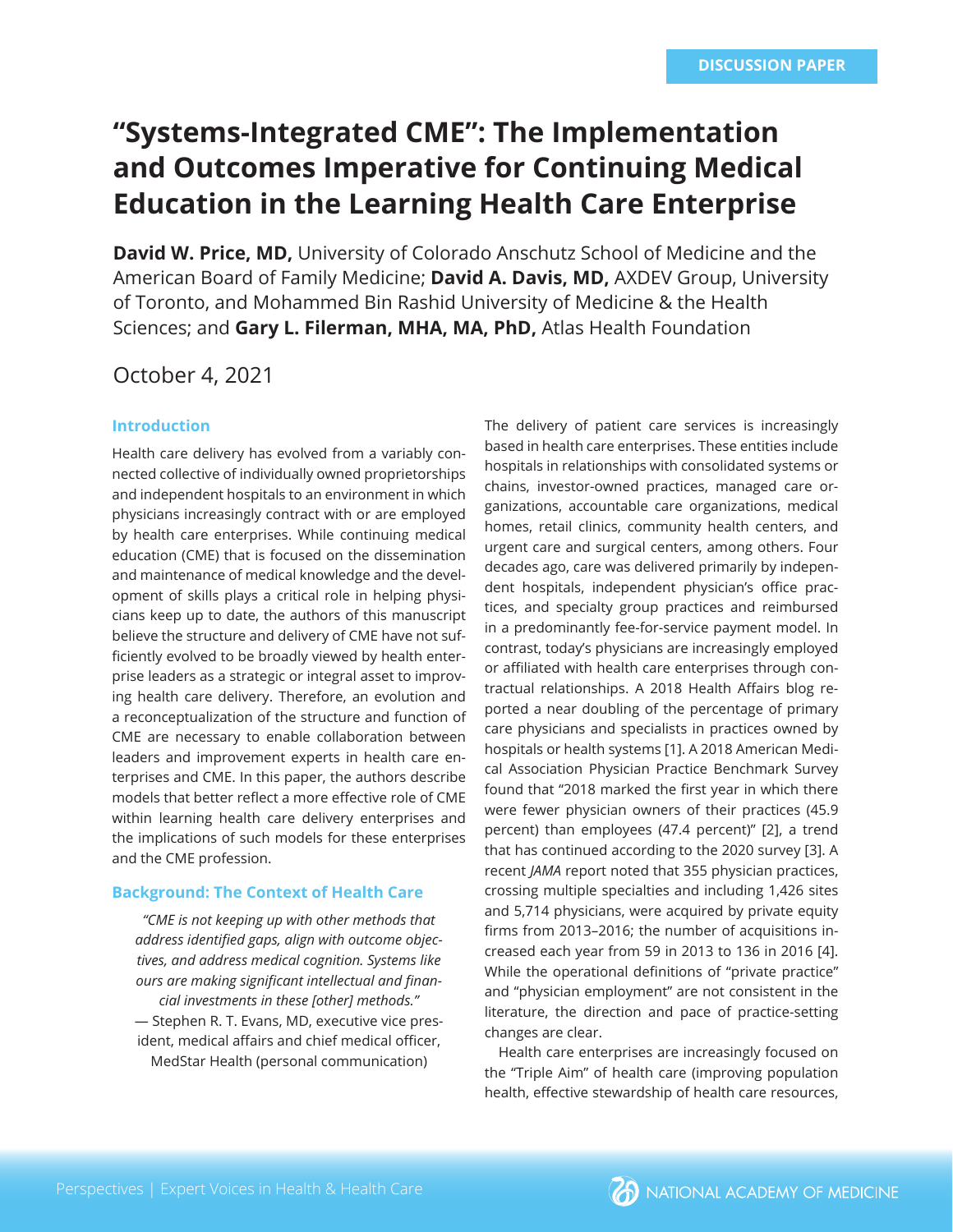and improving the patient care experience) [5]. They are also increasingly focusing on the appropriateness of care and avoiding overuse. Overuse refers to the provision of medical care or services that offer little or no evidence of benefit to patients and are duplicative, potentially or outright harmful, or unnecessary [6]. According to a report of the Institute of Medicine (IOM; now the National Academy of Medicine) [7], unnecessary services comprise the single largest source of waste in US health care, amounting to roughly a third of health care expenditures. Misuse is defined as failure to execute clinical care plans and procedures properly [8], potentially resulting in needless delays in treatment or patient harm. Overuse and misuse also expose patients to unnecessary harm. Time and resources spent on the overuse of some medical services divert time and attention from other interventions, leading to underuse of appropriate resources (many immunizations, for example) in large segments of the population (particularly those in underserved areas) [9]. In addition to a plethora of data collected from processes and outcomes of care, health care enterprises are increasingly examining patient-reported outcome measures, defined as "any report of the status of a patient's (or person's) health condition, health behavior, or experience with health care that comes directly from the patient, without interpretation of the patient's response by a clinician or anyone else" [10]. Health care enterprises are also assessing patient experience of care using measures such as Press Ganey [11], Consumer Assessment of Healthcare Providers and Systems [12], and the Hospital Consumer Assessment of Healthcare Providers and Systems [13] surveys. Patient experience is a component of the Centers for Medicare and Medicaid Value-Based Purchasing Program [14]. Improved levels of patient engagement have been shown to correlate with improved health care outcomes [15,16].

CME can help physicians and health care enterprises achieve the Triple Aim and improve the patient experience. In this paper, the authors articulate a vision for a more strategic role for CME within health care enterprises. The authors, who have substantive experience in CME development, delivery, and evaluation (DWP, DAD) and CME governance (DWP, GLF) also describe frameworks that CME professionals and health care enterprise leaders can collaboratively use to achieve these goals.

#### **The Reality and Potential of CME**

Physician education begins with four years of under-

graduate (medical school) training, followed by graduate medical education (residency and sometimes fellowship) that lasts from three to as many as ten years. In addition, CME offers "educational activities which serve to maintain, develop, or increase the knowledge, skills, and professional performance and relationships that a physician uses to provide services for patients, the public, or the profession" [17,18].

The CME system recognizes that physicians should continue to learn over the ensuing decades of their careers. It assumes that physicians should be able to pursue their own learning interests based on their specialty and practice situation as part of professional selfregulation. The CME system developed gradually over the first part of the twentieth century, gained momentum after World War II, and became more formalized, including the development of systems of accreditation of continuing education providers, starting in the late 1960s [19,20]. Accreditation "attempts to confirm the quality and integrity of accredited CE [continuing education] by establishing criteria for the evaluation of the providers, assessing whether accredited providers meet and maintain minimum standards, and promoting CME provider self-assessment and improvement" [21]. While not all physician educational events or materials are accredited, those that are have demonstrated adherence to standards for planning, mitigation of bias, and delivery.

In its earliest stages, hospital rounds, conferences, meetings, and journals allowed physicians to keep abreast of advances in medical science. Since then, CME has advanced to include a wider array of modalities for educational delivery—e.g., videos, podcasts, self-assessment programs, simulation centers, pointof-care learning, interprofessional team training, and other online education, all of which have been even further accelerated by the COVID-19 pandemic. In addition, CME has evolved to include active learning strategies, incorporation of theory and evidence from the learning sciences, emphasis on educational activities based on data-defined gaps in care delivery, post-educational assessments of physician intent or commitment to change [22,23], and emphasizing outcomes of care in addition to changes in knowledge.

Fifteen years ago, the Conjoint Committee on Continuing Medical Education (CCCME) undertook a threeyear initiative to "explore, agree on, and propose changes to the present CME system" [24]. The committee, composed of 14 major stakeholders in CME, conducted its work at the height of public and profes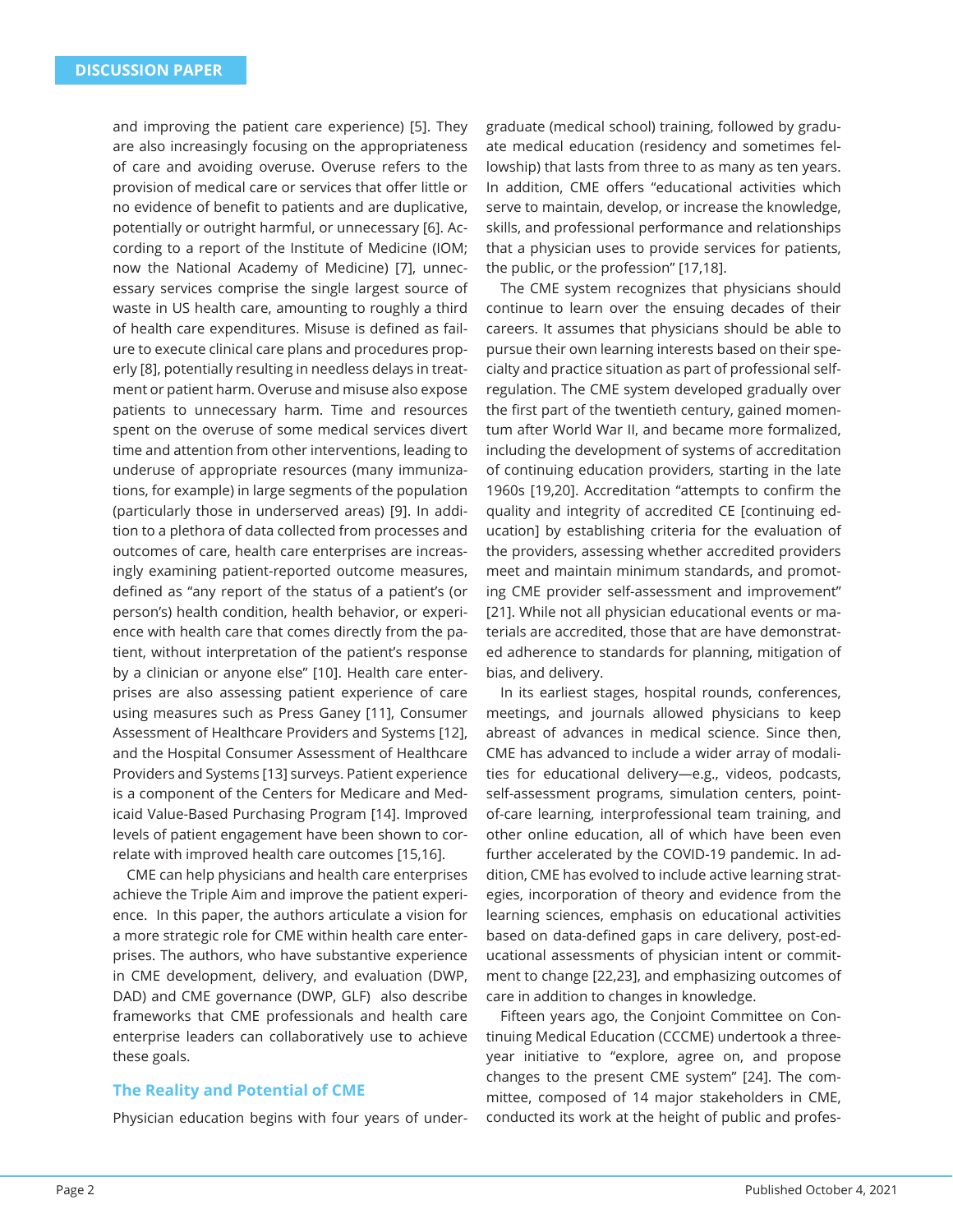sional attention to the IOM's seminal reports, "To Err Is Human" [25] and "Crossing the Quality Chasm" [26]. The CCCME report addressed aspects of licensure and board certification but did not explicitly mention the role of CME. Rather, it focused on the physician user and reporting and credit management aspects but failed to recognize the emerging changes in practice and the impact of those changes on CME. Hospitals and health care systems were only minimally represented on the committee.

Five years later, the IOM report "Redesigning Continuing Education in the Health Professions" [27] identified flaws in the structure and scientific underpinnings of continuing health professions education. It called for increased emphasis on interprofessional education and offered the possibility of better alignment between health care enterprise needs and CME. This report painted a new vision for continuing professional development, suggesting that health care enterprises appoint "a chief learning officer who would design and oversee a system of interprofessional, team-based learning that focuses on the delivery of evidence-based health care" [28]. Since the report, there has been an increased emphasis on interprofessional continuing education, including pathways for organizational interprofessional education accreditation. There have also been examples in some academic medical centers or integrated systems like Kaiser Permanente, where CME has a defined role in organizational improvement. However, a lack of alignment or integrated working relationship between CME and the improvement apparatus in many health enterprises continues to exist, even in health care enterprises that have an accredited CME unit.

CME continues to face several challenges. Tailoring education to a local practice environment is difficult when relevant, actual practice data is unavailable or insufficiently granular. Physicians largely believe they can accurately assess their learning needs [28] despite evidence to the contrary [29,30]. As such, they frequently select their educational activities based on self-perceptions of need instead of being guided by objective performance data. Despite evidence on the limited ability to impact practice, passive, single-session, and largely didactic activities are still common. Assessing outcomes beyond provider satisfaction, pre/post assessments of knowledge, or commitment to change is time-consuming and may be logistically or methodologically challenging and is thus underutilized. Credits for participation in learning activities are still largely determined by counting hours of learning time, rather than credit being awarded based on measurement of practice process changes or outcomes. Perhaps for these reasons, leaders of health care enterprises commonly perceive that CME is somewhat peripheral to the practice of medicine and the delivery of evidencebased care. Insufficiently few health care enterprise leaders have embraced CME as a strategic asset or change agent to help them meet their improvement and "Triple Aim" goals.

CME has historically focused on dissemination and maintenance of physician knowledge ("what to do") and development of skills ("how to do it"). This focus continues to play an important and necessary role in serving the profession of medicine by providing a means for physicians to update their medical knowledge, pursue their learning interests and needs, and meet licensing, credentialing, and board certification requirements. Statewide and national organizations (e.g., state and national medical societies, medical specialty societies) will continue to play important roles in CME, particularly for physicians in independent practice and for specialty-specific content knowledge, procedural skills, and some aspects of state and national health policy.

However, the importance of tailoring CME to the local practice context will increase, especially given the increasing prevalence of relationships between physicians and health care enterprises. The authors of this manuscript believe a broader conceptualization and focus on the structure, function, design, and delivery of CME is necessary to better improve the quality, cost, and experience of patient care. Adequate and current content knowledge is necessary for ongoing care improvement. Consistent with outcomes frameworks proposed by Miller [31], Kirkpatrick [32], and Moore [33], CME providers will need to prioritize facilitating sustained clinical behavior change in the local health care enterprise environment. Health care enterprise leaders will then need to facilitate explicit inclusion of CME into their change and improvement apparatus. Yet, a recent survey of 26 different individuals working in CME highlighted a continued prioritization of knowledge-based, single educational activities over facilitating practice change [34]. In the sections that follow, the authors illustrate the gaps in coordination and alignment between CME and the health care delivery enterprise. The authors discuss how concepts from three different models of translating evidence into practice can be adapted to facilitate better integration of CME and health enterprise goals and strategies. The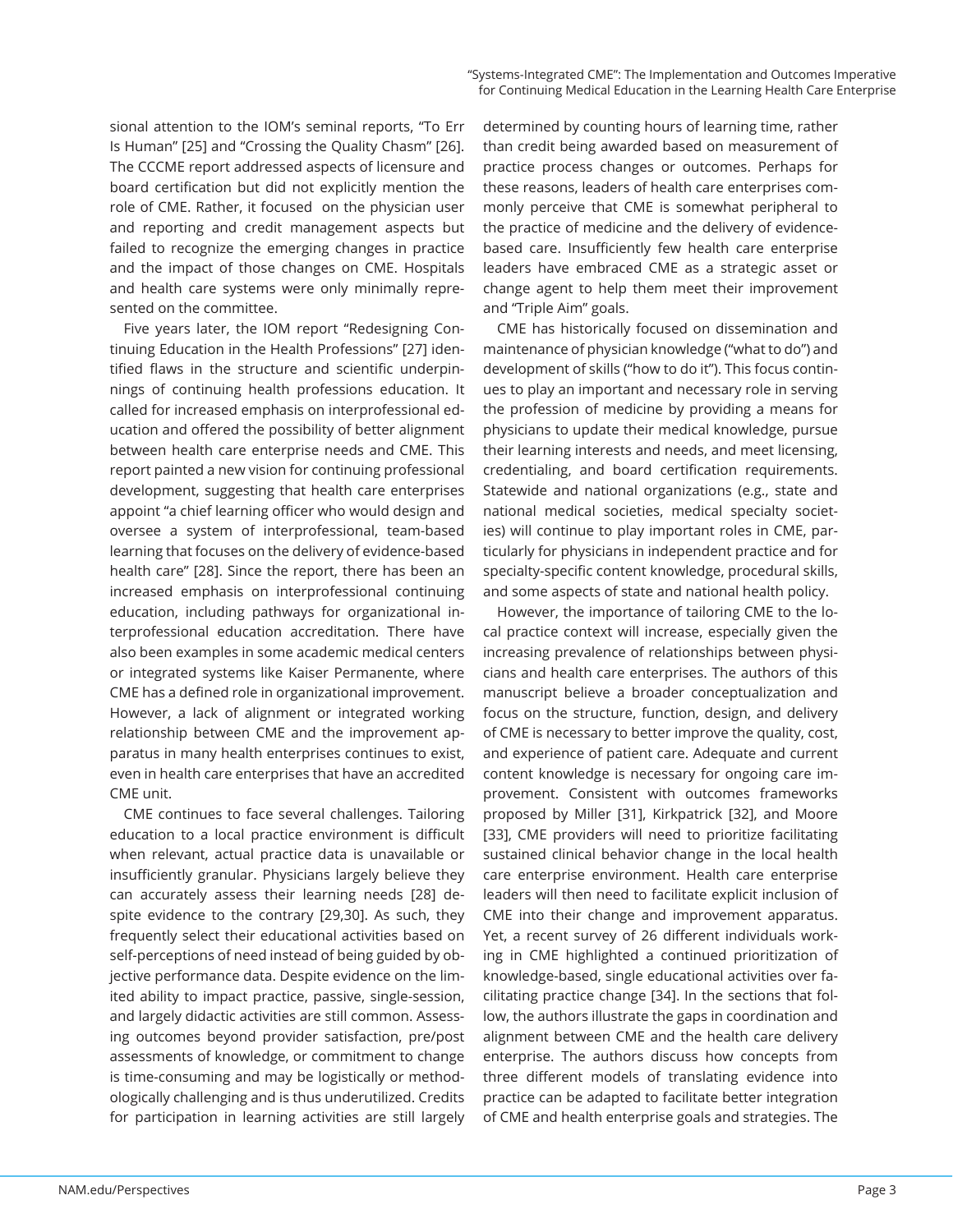authors then discuss the implications of these new directions for the training and job expectations of CME professionals and the application of new skills. Finally, the authors discuss the implications of these new directions for health enterprise leadership.

# **Integrating Health Care Delivery and CME**

The following quotes (personal communications) from health care enterprise executive leaders exemplify the perceived lack of coordination and alignment between CME and the needs of their enterprises.

*"I really like the idea of CME as a management tool that is integrated into and aligned with the strategic plan of the organization. Now our CME is a perk to fund the interest of the individual physician vs. being aligned with the strategy of the organization. A minority of the education has limited value to our organization."*  — Douglas P. Cropper, MHA, President and CEO, Genesis Health System

*"In the thirty-three years that I served as CEO and President of the 310-bed Chesapeake Regional Medical Center, we required CME for staff mem*bership. It was never related to a clinical deficiency *or to strategic planning. We used internal and external benchmarks for quality improvement but did not relate it to CME programming."*  — Donald S. Buckley, MHA, PhD, President Emeritus, Chesapeake Regional Medical Center

*"What is needed is a mechanism whereby CME programming can tangibly demonstrate its relevance and contribution to the strategic needs of the organization as it carries out its mission and serves the community."*  — Thomas M. Priselac, MPH, President and CEO, Cedars-Sinai Health System

In order to frame the following section, the authors offer a vignette:

*The physician director of the CME Department in a statewide health care system has been informed that her department is being eliminated because of system-wide budget cuts necessitated by the COVID-19 pandemic. While appealing the decision to the system president, she was asked to show how departmentsponsored CME activities have improved patient care. She describes two activities over the last two years* 

*where CME outcomes have been associated with improvements in care quality. The system president agrees to restore the department budget for one additional year, with the expectation that the department work with system improvement leaders and tangibly demonstrate its value in improving the outcomes, costs, and patient experience of care.*

Over the past twenty years, the CME community has made progress incorporating the science of learning into educational planning. While this is an important and necessary evolution, the conceptualization, organization, focus, and delivery of CME must continue to adapt for the field to meet its potential of contributing to sustained improvements in patient health. CME needs to attend to the dynamic changes in the relationship of physicians with continually evolving health care enterprises. Enterprise-based CME professionals need to demonstrate value by designing and delivering gap-specific, theory- and evidence-grounded educational activities tailored to the context, culture, and operational structure of their specific health care enterprises. In turn, health care enterprise leaders need to financially support and facilitate necessary collaborations for these efforts. The objective should be to collaborate more effectively within health care enterprises to achieve integration with the enterprise's performance improvement plans. The challenges are to objectively demonstrate and document the value of CME from the quality, cost, and service frame of reference of enterprise leaders and provide enterprise leadership with adaptable frameworks for implementing its application.

Several implementation-science-related models offer frameworks for an integrated role of CME in health care enterprises. These models provide a basis for a broader, multistakeholder development and evaluation of CME's contribution to improved health of patients and populations. Previous authors have described how educators can use constructs from quality improvement, complex adaptive systems, diffusion of innovations, stages of change, knowledge-to-action, and other models [35,36,37,38]. In the section that follows, the authors highlight three additional frameworks that can be used as CME and health systems enterprises become more aligned in addressing gaps in health care. A single tool might be used, or different elements of these tools could be "mixed and matched," depending on the specific intervention and opportunities to align with enterprise operational units.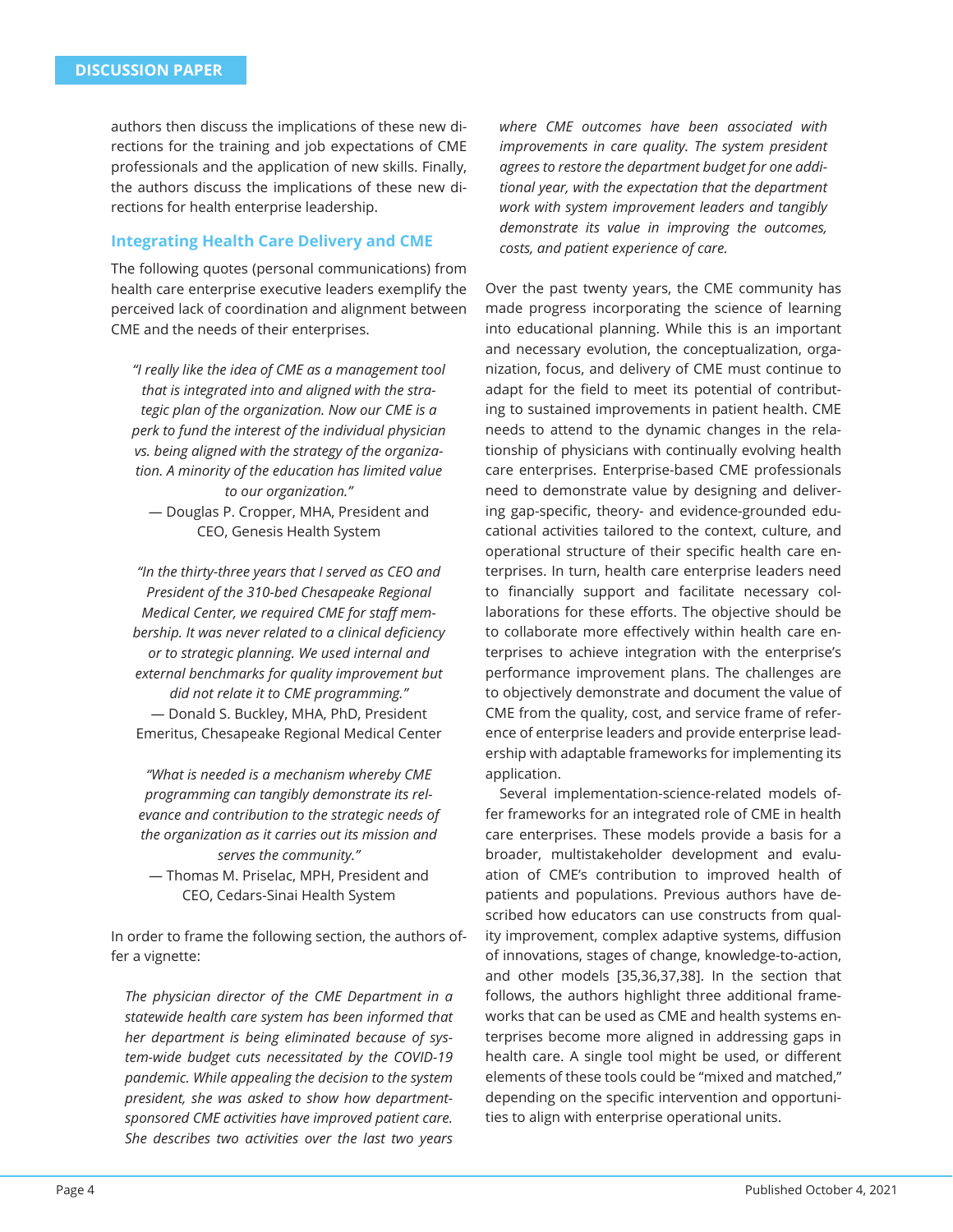# **Strategies to Facilitate Better Integration of CME and the Health Enterprise**

#### **Redesigning CME Interventions**

CME providers frame their work in terms of educational activities [39]. Many of these educational activities are developed and delivered as single-session topics or as collections of related but still individualized topics delivered at a point in time (e.g., conferences with concurrent sessions), over a period (e.g., tumor boards discussing different cancers), or in print or other enduring modalities. The authors observe that current, aggregated educational data are not specific enough to determine the frequency or degree to which activities review previous learnings and build off one another (scaffolding). CME could provide added value to health care and health care enterprises if efforts were delivered as educational interventions or initiatives driven by and supporting the work of organizational leaders, including those responsible for improvement in safety, quality, cost and patient experience. These CME efforts could be conceptualized as longitudinal efforts similar to repeated Plan-Do-Study-Act (PDSA) cycles [40]. Data from different sources (electronic health records, utilization data, insurance claims, public health and disease registries, medical literature, governmental quality reports, etc.) and individual and team performance data are analyzed to identify opportunities for improvement ("gaps" in the processes or outcomes of care). If analysis reveals deficits in individual or team knowledge or competence, then data-informed multimodal, longitudinal, interactive educational interventions are conducted. Education is followed by guided, longitudinal interventions allowing individuals and teams to apply and implement what they have learned in practice. If analysis does not reveal knowledge or competence gaps, educational activities step can be skipped, but guided implementation activities will still be necessary. Implementation activities are evaluated using the same data sources that identified the gap. The cycle continues, similar to iterative PDSA cycles, until unwarranted practice variation is reduced, and applicable "Triple Aim" outcomes are achieved. Involving physicians and other team members throughout the process could help streamline their work, engender engagement and buy-in with enterprise goals, and could contribute to enhanced physician/staff satisfaction (see *Figure 1*) [41]. Logic models graphically represent the shared relationships among the resources, activities, outputs, and outcomes or impacts for an initiative [42,43,44].

Theories of change explain how an intervention is expected to produce its desired results [45,46]. The authors recommend more frequently using theories of change and logic models to explain the role of CME in improvement interventions, guide the development of CME activities, and assess CME's contribution to the outcomes improvement efforts.

#### **Improving Descriptive Measures and Terms**

Because CME is delivered in so many different contexts, the descriptive and evaluative lexicon used in CME is broad. While there are necessary trade-offs between flexibility (for context) and standardization (for comparison), the less well-defined CME descriptions and reporting terms (e.g., longitudinal, interactive) are, the greater the variability of their interpretation and use among CME providers and between CME providers and enterprise leadership. Common and specific definitions for terms, along with descriptions of the context in which they are delivered, would greatly enhance comparison among educational efforts and their relationship or contribution to outcomes of care.

Some metrics used in CME reporting (e.g., number of credits earned) appear straightforward, but problems occur in their interpretation, as credits earned are often based on attendee self-report of sessions attended, without measures of engagement. Other reporting terms are even less standardized and more subjective and are subject to high levels of inter-rater variability. For example, providers of accredited CME self-report whether their activities are designed to change practice. While several systematic reviews broadly outline the qualities of CME that are likely to result in practice change (longitudinal and sequenced sessions, reflective, interactive, feedback-based, multimodal, spaced, etc.) [47,48,49,50,51], to the knowledge of the authors, the degree to which this self-reported metric corresponds with actual use of these techniques is unclear. Additionally, CME providers likely differ in the criteria used to classify an activity as interactive and reflective. High-level reporting does not currently differentiate between the number or intensity of successful educational practices used.

There is not a simple solution to these definitional challenges. As a starting point, the authors suggest that CME providers specify how their activities address the improvement needs of the health care enterprise, meet design principles for effective CME, complement or reinforce other organizational improvement activities, and specifically define the measures they are using in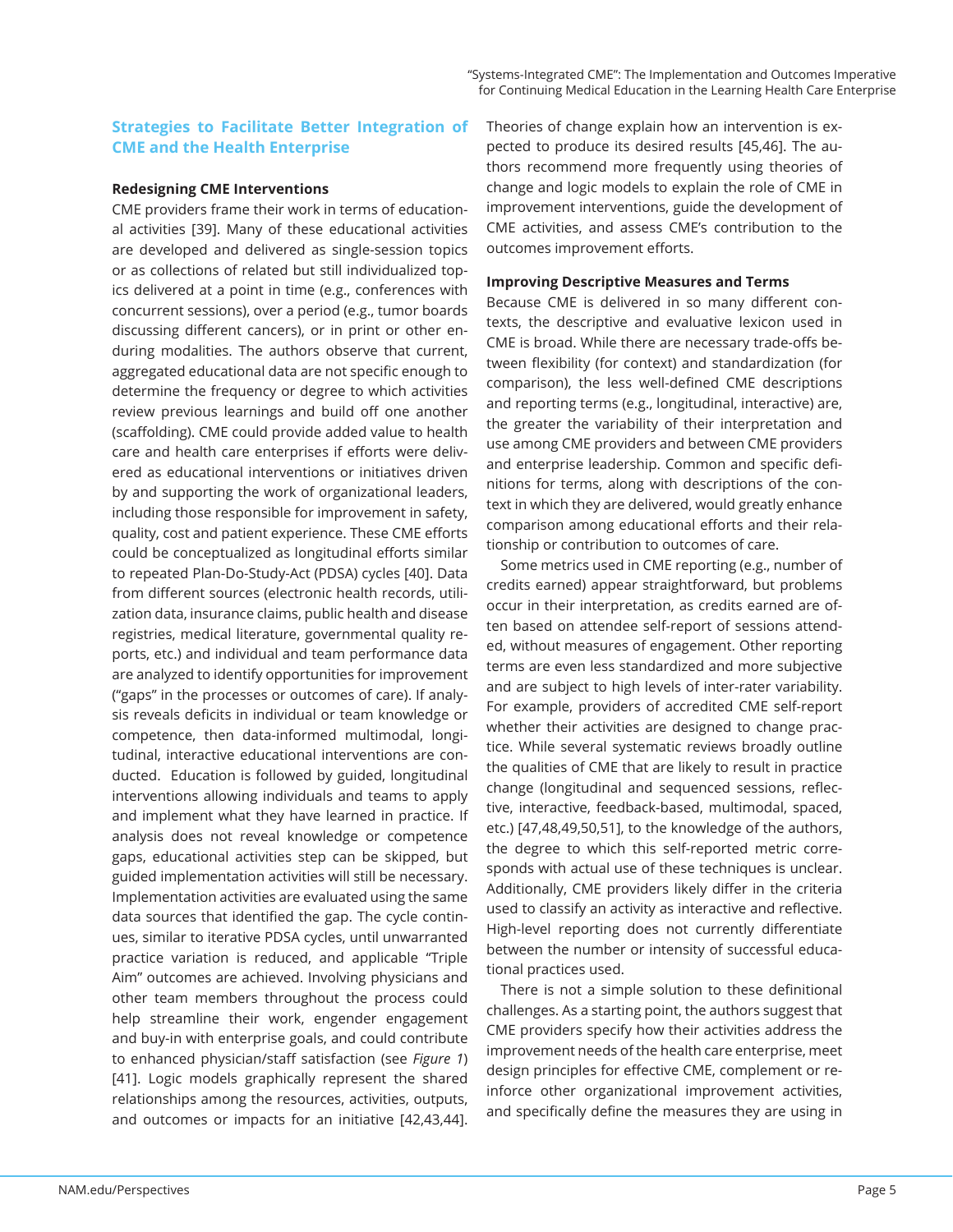

# **FIGURE 1 | A Longitudinal Model for CME in Health Systems**

Derived from: Price, D. 2017. Maintenance of Certification, Continuing Professional Development, and Performance Improvement. In: Rayburn, W., M. Turco, and D. A. Davis (eds). *Continuing Professional Development in Medicine and Health Care: Better Education, Better Patient Outcomes.* Philadelphia PA, Wolters Kluwer. Figure adapted with the permission of the American Board of Medical Specialties and the American Board of Medical Specialties Research and Education Foundation.

activity evaluation. Subsequent qualitative analyses of these narrative comments could lead to development, testing, and refinement of more specific definitions of these terms for aggregate reporting.

# **Employing CME in Complex Adaptive Health Care Enterprises**

Health care delivery enterprises are complex adaptive systems, with varied interrelationships between individuals and groups with differing perspectives and baseline knowledge and skills necessary for change [36,52,53]. A few desired improvements in health care organizations (e.g., introduction of an electronic health record alert to avoid antibiotic-warfarin drug-drug interactions) may be relatively simple or straightforward. Although implementation may take time (to reverse established behaviors), simple improvements generally have evidence-based and widely agreed-upon solutions, relatively few interdependencies, and little if any need for customization of implementation. On the other hand, some improvements (e.g., implementation of a laparoscopic instead of an open surgical procedure) may be more complicated. In these cases, the technical aspects of performing the procedure for the surgeon may be evidence-based and clear, but implementation may require changes in workflow or affect specialties or disciplines differently.

Many desired health care enterprise improvements (e.g., implementation of new treatment pathways) are complex. These may entail reconciling differences in guidelines or evidence interpretation; responding to differences between national guidelines and enterprise regulations (e.g., medication formulary issues); and coordination, communication, and collaboration between different medical specialties or between physicians and other health care professionals. These improvements require multilayered, multifaceted, tailored, and longitudinal approaches. The authors contend that enterprise-embedded CME is better positioned than CME offered to wide and diverse (e.g., national) audiences to help operationalize and tailor known evidence, guidelines, successful practices (the "what" and "the how") into the context and culture of health care organizations and units ("how to do the how").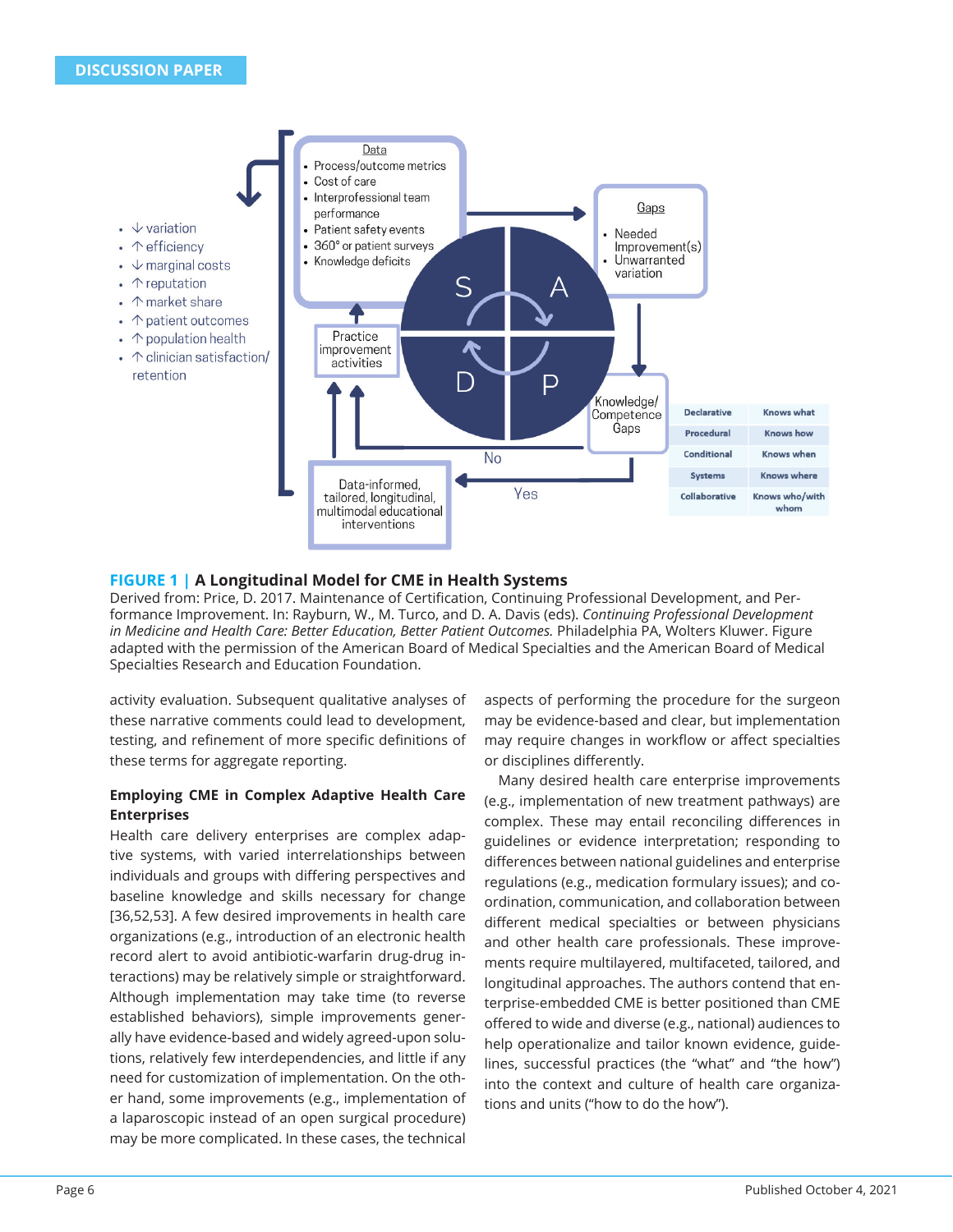# **CME and Learning Health Systems**

*"Knowing is not enough, we must do. Willing is not enough, we must apply."* — Johann Wolfgang von Goethe

The National Academy of Medicine defines a continuously learning health system as "one in which science, informatics, incentives, and culture are aligned for continuous improvement and innovation, with best practices seamlessly embedded in the care process, patients and families active participants in all elements, and new knowledge captured as an integral by-product of the care" [54]. Learning health systems have a leadership-instilled culture of learning. They use real-time access to data and evidence and partner with patients and families to improve care. They incent transparent efforts to continually improve and offer high-value care. In addition, learning health systems employ team training and skill building, systems analysis, and ongoing feedback for continuous learning and system improvement [7].

Individuals must be engaged, learn, and evolve for the health care enterprise to grow and improve [55,56,57,58]. The success of organizational learning is judged by observable behavioral change, not solely on cognitive changes [59]. By partnering with other enterprise personnel (e.g., human resources, process improvement, and data analysis experts), initiative- or intervention-based CME emphasizing individual and team-based knowledge and skill development could make significant contributions to the development of learning health care organizations. Several existing frameworks can be used to help organizational CME evolve for this purpose.

# **Frameworks for an Implementation Science Approach to CME in Learning Health Enterprises**

Implementation science is the study of methods to promote the adoption and integration of evidence-based practices and policies into routine health care and public health settings to improve population health. Implementation science uses theories, models, principles, research designs, and methods derived from multiple disciplines and industries outside of medicine (e.g., organizational development, quality improvement, industrial engineering, business management, social science). Partnerships with key stakeholder groups (e.g., patients, providers, organizations, health systems, or communities) are critical in the application of implementation science [60,61]. Medical educators and health system leaders are increasingly turning to an implementation science lens to help frame and evaluate the impact of their work.

Conceptual frameworks are used to develop and evaluate multifaceted interventions. Building upon previous research (often outside of medicine), these frameworks describe and explain concepts, assumptions, expectations, key factors, constructs, and variables that may influence an outcome of interest [62]. The use of conceptual frameworks may increase the generalizability of findings. Below, the authors describe three frameworks derived from implementation science that can be used to conceptualize, design, implement, and evaluate CME integrated into health enterprise improvement.

# **The Consolidated Framework for Implementation Research (CFIR)**

The Consolidated Framework for Implementation Research (CFIR) [63] was developed to identify factors that might influence implementation and effectiveness of multifaceted interventions and guide rapid systematic assessment of such. It contains 39 constructs derived from several theories, including Rogers's diffusion of innovation [64] and Prochaska's transtheoretical stages of change [65] in five domains:

- 1. intervention characteristics,
- 2. features of the implementing organization,
- 3. features of the external context or environment,
- 4. characteristics of individuals involved in implementation, and
- 5. the implementation process, which includes strategies or tactics that might influence implementation (see *Table 1*).

During intervention design, CFIR can help proactively anticipate facilitators and barriers (complexity, cost, inertia, competing priorities) to implementation. It can help tailor intervention structure and delivery across individuals, settings, and levels within an organization. CFIR can also identify barriers and facilitators to implementation in real-time rapid-cycle evaluation and suggest intervention improvement to stakeholders and leaders [66]. Stakeholders and subject experts within a health care enterprise could collaborate in different aspects of planning and delivery of educational and improvement interventions. For example, subject matter experts and informaticists could be responsible for gathering information on the strength of evidence.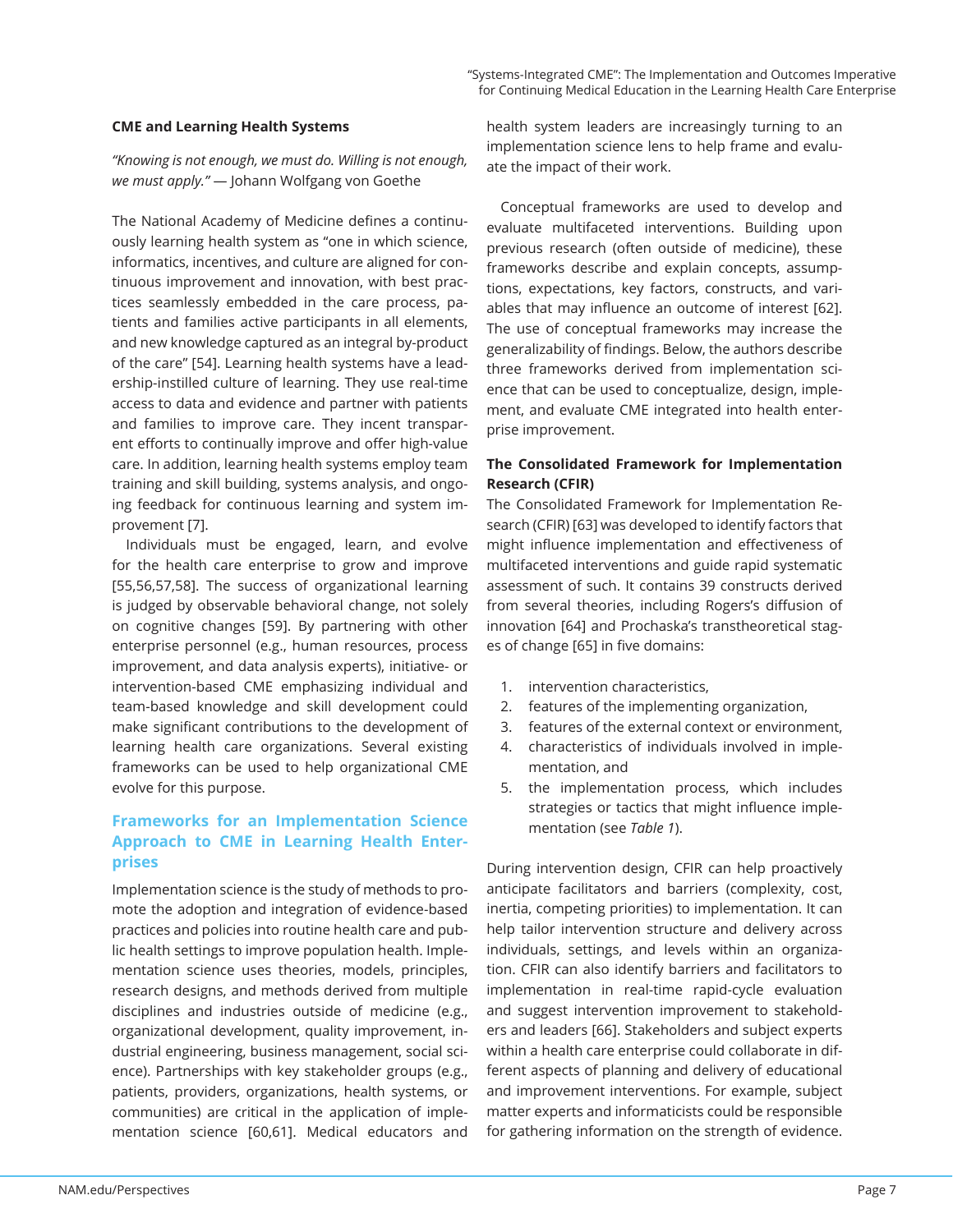# **TABLE 1 | Domains and Constructs in the Consolidated Framework for Implementation Research**

SOURCE: Adapted from Damschroder, L. J., D. C. Aron, R. E. Keith, S. R. Kirsh, J. A. Alexander, and J. C. Lowery. 2009. Fostering implementation of health services research findings into practice: a consolidated framework for advancing implementation science. *Implementation Science* 4:50. https://doi.org/10.1186/1748-5908-4-50.

| <b>Domain</b>                                                         | <b>Constructs</b>                                                                                                                                                                                                                                                                                                                                                  |
|-----------------------------------------------------------------------|--------------------------------------------------------------------------------------------------------------------------------------------------------------------------------------------------------------------------------------------------------------------------------------------------------------------------------------------------------------------|
| Intervention characteristics                                          | Intervention source (internal, external)<br>$\bullet$<br>Evidence strength and quality<br>$\bullet$<br>Relative advantage<br>$\bullet$<br>Adaptability<br>$\bullet$<br>Trialability<br>$\bullet$<br>Complexity<br>$\bullet$<br>Design quality and packaging<br>$\bullet$<br>Cost<br>$\bullet$                                                                      |
| Inner (implementation organization) setting                           | Structural characteristics<br>$\bullet$<br>Networks and communications<br>$\bullet$<br>Culture (norms, values)<br>Implementation climate<br>Tension for change<br>Compatibility<br>Relative priority<br>Incentives and rewards<br>Goals and feedback<br>Learning climate<br>Readiness<br>Leadership engagement<br>Resources<br>Access to knowledge and information |
| Outer (external environment) setting                                  | Patient needs and resources<br>$\bullet$<br>Degree of networking with other organizations<br>$\bullet$<br>Peer pressure<br>$\bullet$<br>External policies and incentives<br>$\bullet$                                                                                                                                                                              |
| Individual characteristics (of those imple-<br>menting an individual) | Knowledge and beliefs about the intervention<br>$\bullet$<br>Self-efficacy<br>$\bullet$<br>Individual readiness for change<br>$\bullet$<br>Strength of individual identification with the<br>$\bullet$<br>organization<br>Personal attributes (motivation, values, capacity,<br>$\bullet$<br>competence, tolerance of ambiguity)                                   |
| Implementation process                                                | Planning<br>$\bullet$<br>Engaging<br>Opinion leaders<br>Formal leaders<br>Champions<br>External change agents<br>Execution<br>Reflection and Evaluation                                                                                                                                                                                                            |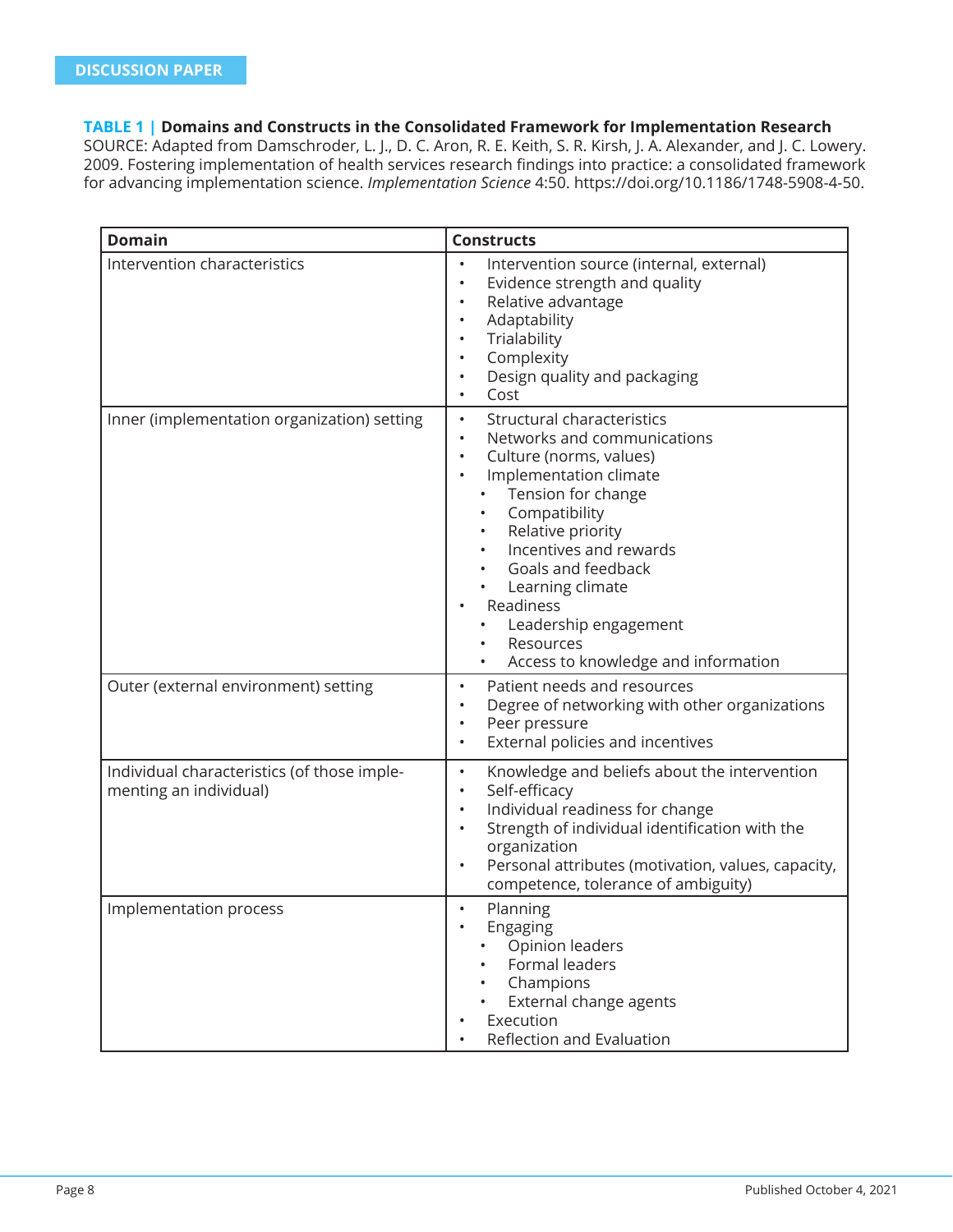"Systems-Integrated CME": The Implementation and Outcomes Imperative for Continuing Medical Education in the Learning Health Care Enterprise



# **FIGURE 2 | The Multilevel Organizational Learning Framework, Harrison and Shortell**

SOURCE: Modified from Harrison, M. I., and S. M. Shortell. 2020. Multi-level analysis of the learning heath system: Integrating contributions from research on organizations and implementation. *Learning Health System*  e10226. https://doi.org/10.1002/lrh2.10226.

CME professionals could be responsible for the development of targeted, interactive, reflective, longitudinal activities for individuals and interprofessional teams that address knowledge, beliefs, skills, and self-efficacy. The CFIR model can help CME leaders new to or already engaging in accredited interprofessional continuing education more visibly align with the needs of health enterprises and leaders. Quality improvement and operational leaders could be responsible for implementation. Data analysts and embedded organizational researchers could be responsible for mixed methods evaluation of efforts.

#### **Multilevel Organizational Learning Framework**

Patients are cared for by physicians, who are embedded within teams, themselves embedded in practice sites in different communities, which together comprise a specific health care system. Systems, in turn, interact with other systems and function in the larger health care delivery system and society at large. Harrison and Shortell used this socio-ecologic framework [67,68], CFIR, and an organizational change framework developed by Ferlie and Shortell [69] to develop a multilevel organizational learning framework [70] that can be used to analyze learning health systems at and between multiple levels (see *Figure 2*). This model illustrates the potential roles that CME can play in providing education as part of longitudinal, connected learning organization initiatives. Clinical knowledge and relevant science from the external environment can be tailored for organizational education in collaboration with others (e.g., treatment options from external trials and guidelines in the general environment could be tailored to be consistent with local formulary practices). As with the CFIR example, interactive, case-based education can be delivered to individuals and teams to affect attitudes and application of knowledge in discussion with peers. Educational efforts can be tailored to different groups, addressing team communication skills and workflows. Potential facilitators of and barriers to implementation can be identified and shared to inform subsequent improvement/implementation activities. Additional emerging gaps can be addressed with follow-up individual or team/unit education, based on their specific needs. Organizational data experts and researchers can help gather and analyze results from implementation activities and identify best practices, which could be part of follow-up educational activities. Joint learning sessions between individuals or teams, middle management, and leaders can help facilitate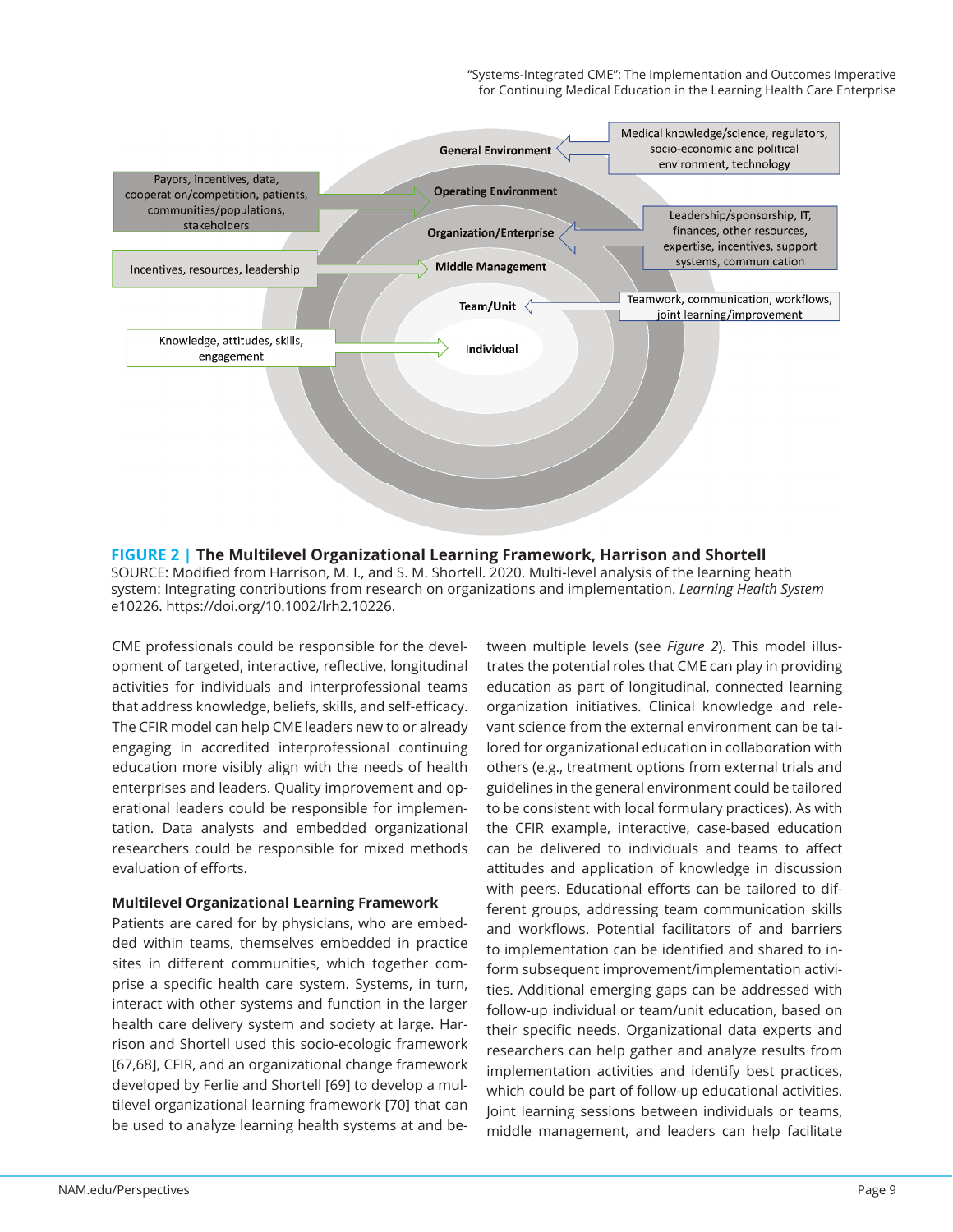communication and joint problem solving across organizational layers while incentivizing continuing engagement and providing a sense of empowerment to individuals at the front lines.

#### **RE-AIM**

RE-AIM (Reach, Effectiveness, Adoption, Implementation, and **M**aintenance) [71,72] was developed as a framework for consistent reporting of research results. It has also been used to organize existing literature reviews on health promotion and disease management in different settings. The goal of RE-AIM is "to encourage program planners, evaluators, readers of journal articles, funders, and policy-makers to pay more attention to essential program elements including external validity that can improve the sustainable adoption and implementation of effective, generalizable, evidencebased interventions" [72]. It has been used to plan interventions to translate research into community and clinical settings [73] in topics including aging, cancer screening, dietary change, physical activity, medication adherence, chronic illness self-management, wellchild care, eHealth, worksite health promotion, women's health, smoking cessation, quality improvement, weight loss, and diabetes prevention.

The RE-AIM framework can be used to guide and evaluate topically focused improvement activities in health care organizations [74]. *Table 2* lists and defines the five components of the RE-AIM framework and shows current and proposed new metrics that health care enterprise leaders and CME professionals could use in RE-AIM-based initiatives.

# **From Attribution of Outcomes to CME to the Contribution of CME in Multifaceted System-Based Interventions**

Case studies can be useful in understanding the effect of CME on practice change if they include a detailed description of CME design features, the context and organizational culture of a given intervention, and the use of qualitative and quantitative (mixed methods) evaluations that describe enabling factors and barriers to success. Mixed methods evaluation is particularly helpful for examining *why* and *if* an intervention did or did not succeed. Examples of success ("positive deviance" [75]) should also include key elements of the intervention necessary for successful replication in other contexts while noting features that can be adapted to help an intervention better fit in a different culture or context [76]. Descriptions of unsuccessful interventions outlining lessons learned can also be useful to

decrease the chance that others (inside or outside a health care enterprise) try (exactly) the same thing and expect different results. The SQUIRE framework, widely used and accepted in facilitating reporting on health care quality and safety efforts [77], should be used in external publications whenever possible to facilitate comparisons of interventions, assist with generalizability, and expand the CME evidence base. In addition to helping health care systems leaders, this kind of reporting can help the CME community refine its measures and descriptors.

To examine higher levels of desired CME outcomes (performance, patient health, community health) [33], CME providers and health care enterprises should consider approaches such as contribution analysis that focus on the extent to which different entities contribute to an outcome by examining "credible causal claims (of effectiveness) under conditions of complexity" [78]. Schumacher et al. suggest that a combination of contribution analysis and physician attribution analysis could be of value [79]. A realistic and practical approach ("what works for whom under what circumstances") [45] would benefit health professionals and help align CME with the needs of health care enterprise leaders by describing characteristics of effective CME development and delivery for internal replication and external dissemination. It will also help evolve scholarly work in CME and systems science and ultimately benefit patients and populations.

# **A Case Example**

*A statewide health system was working toward becoming an Accountable Care Organization (ACO) before the onset of the COVID-19 pandemic. Its goals included improving the patient experience; decreasing variations in care, particularly in high-cost conditions and emergency depart*ment overutilization; and improving identification and *treatment of mental health conditions. The system president is also considering system transformation post-COV-ID-19, particularly continuing to offer telemedicine while recognizing the pent-up demand for in-person services.*

*Applying the Multilevel Organization Learning Framework, the physician CME director recognizes these organizational leadership priorities are infl uenced by the payment environment (ACO incentives) and more general environmental issues such as the use of telemedicine and COVID-19-related health care disruptions. She realizes that departments and organizational units are likely to view these priorities differently, based on specialty-specific knowledge, varying performance incentives, individual*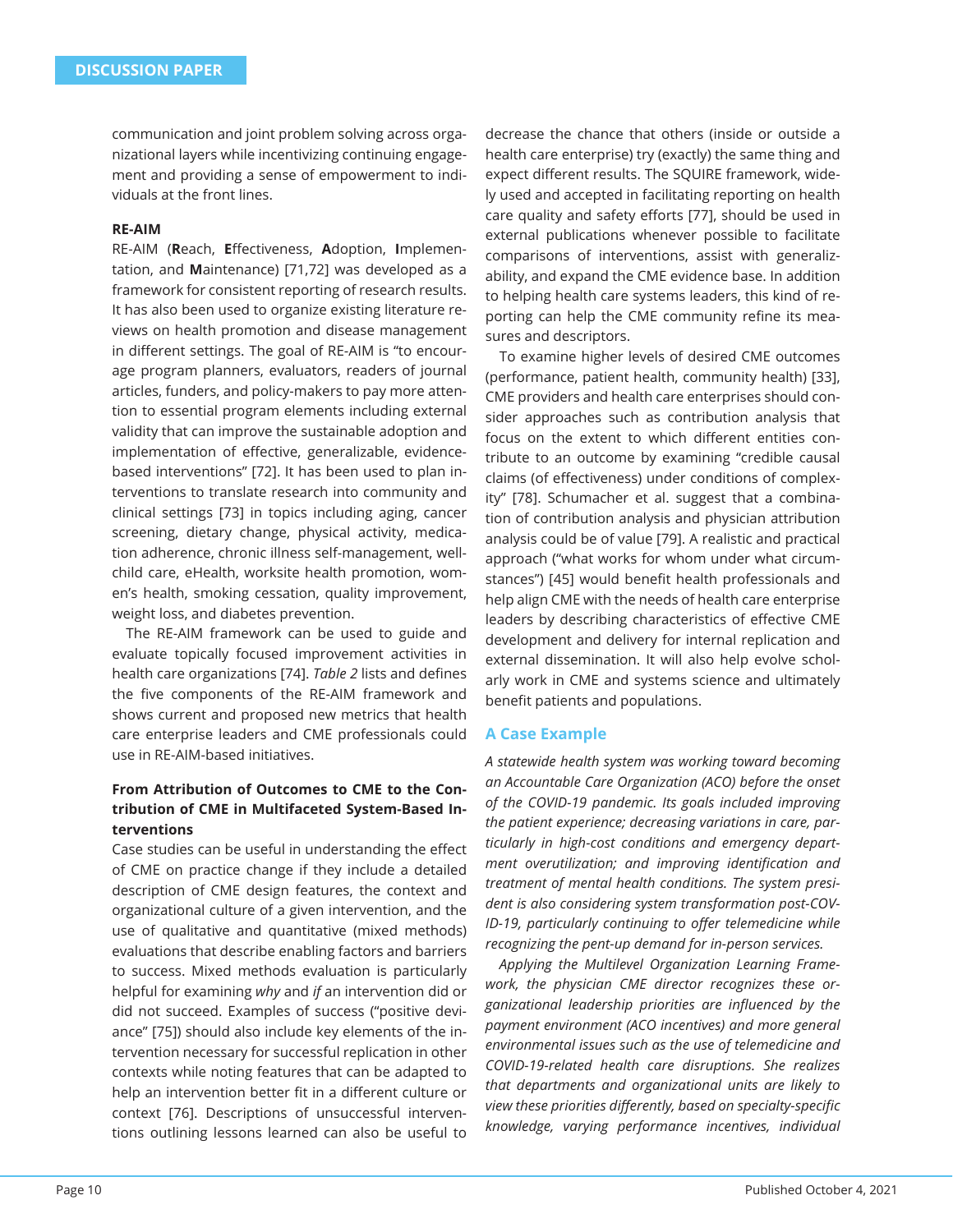|  |  |  |  | TABLE 2   Current and Proposed New CME Outcomes Measures Aligned with the RE-AIM Framework |
|--|--|--|--|--------------------------------------------------------------------------------------------|
|--|--|--|--|--------------------------------------------------------------------------------------------|

| <b>Current/Commonly Used</b><br><b>RE-AIM Component and</b><br><b>Measures to Evaluate CME</b><br><b>Definition [72]</b><br><b>Activities</b>                                                                                                                    |                                                                                                                                                                                                                                                                                                                                                                                                                                                                                                       | <b>Proposed New Measures (or Mea-</b><br>sures to Use More Frequently) to<br><b>Evaluate CME Interventions</b>                                                                                                                                                                                                                                                                                                                                                                                                                                                                                                  |  |
|------------------------------------------------------------------------------------------------------------------------------------------------------------------------------------------------------------------------------------------------------------------|-------------------------------------------------------------------------------------------------------------------------------------------------------------------------------------------------------------------------------------------------------------------------------------------------------------------------------------------------------------------------------------------------------------------------------------------------------------------------------------------------------|-----------------------------------------------------------------------------------------------------------------------------------------------------------------------------------------------------------------------------------------------------------------------------------------------------------------------------------------------------------------------------------------------------------------------------------------------------------------------------------------------------------------------------------------------------------------------------------------------------------------|--|
| <b>REACH</b><br>The number, proportion, and<br>representativeness of individuals<br>willing to participate in an initia-<br>tive, intervention, or program.<br>How do I reach the targeted<br>population with the inter-<br>vention?                             | # clinicians earning education<br>$\bullet$<br>credit (by profession)<br># credits earned<br>$\bullet$<br>Credits awarded for each ac-<br>$\bullet$<br>tivity session (as in a confer-<br>ence with multiple sessions)<br>Credits awarded for each<br>$\bullet$<br>activity overall<br># of accredited CME provid-<br>$\bullet$<br>ers                                                                                                                                                                | % of target audience attending<br>$\bullet$<br>each activity<br>Sustained attendance across longi-<br>tudinally, spaced activities (contin-<br>ued engagement)                                                                                                                                                                                                                                                                                                                                                                                                                                                  |  |
| EFFECTIVENESS/EFFICACY<br>The impact of an intervention on<br>important outcomes, including<br>potential negative effects, quality<br>of life, and economic outcomes.<br>How do I know my interven-<br>tion is effective?                                        | Knowledge pre-post test<br>$\bullet$<br>Individual debriefing and<br>$\bullet$<br>feedback after case discus-<br>sion/simulation/workshop<br>Attendee rating of activity<br>$\bullet$<br>objectives (especially behav-<br>iorally written objectives-<br>"perform," "apply," etc.)<br>Attendee ratings of activity<br>relevance to practice<br>Attendee self-reported<br>$\bullet$<br>change in knowledge or com-<br>petence<br>Quantitative pre/post activity<br>measurement of selected<br>outcomes | % of attendees who receive "pass-<br>$\bullet$<br>ing" levels of performance (beyond<br>pretest-posttest) in educational<br>activities<br>Qualitative (narrative) analysis of<br>attendee comments on anticipated<br>usefulness of practice tools used in<br>educational activity<br>Number and % of attendees mak-<br>ing a change in practice<br>% of eligible patients receiving an<br>$\bullet$<br>intervention (overall, by age, gen-<br>der, race/ethnicity, etc.)<br># and % of participants maintain-<br>ing achieving target performance<br># and % of patients achieving<br>$\bullet$<br>target goals |  |
| <b>ADOPTION</b><br>The number, proportion, and<br>representativeness of settings<br>and intervention agents (people<br>who deliver the program) willing<br>to initiate a program.<br>How do I develop organiza-<br>tional support to deliver my<br>intervention? | Participant intent/commit-<br>$\bullet$<br>ment to change statements<br>% of attendees planning at<br>least one practice change                                                                                                                                                                                                                                                                                                                                                                       | Qualitative (narrative) analysis of<br>$\bullet$<br>attendee anticipated facilitators<br>of and barriers to making practice<br>change [89] including whose work<br>is made easier or harder depend-<br>ing on the change<br>Qualitative analysis of attendee<br>self-efficacy [90] to make a change                                                                                                                                                                                                                                                                                                             |  |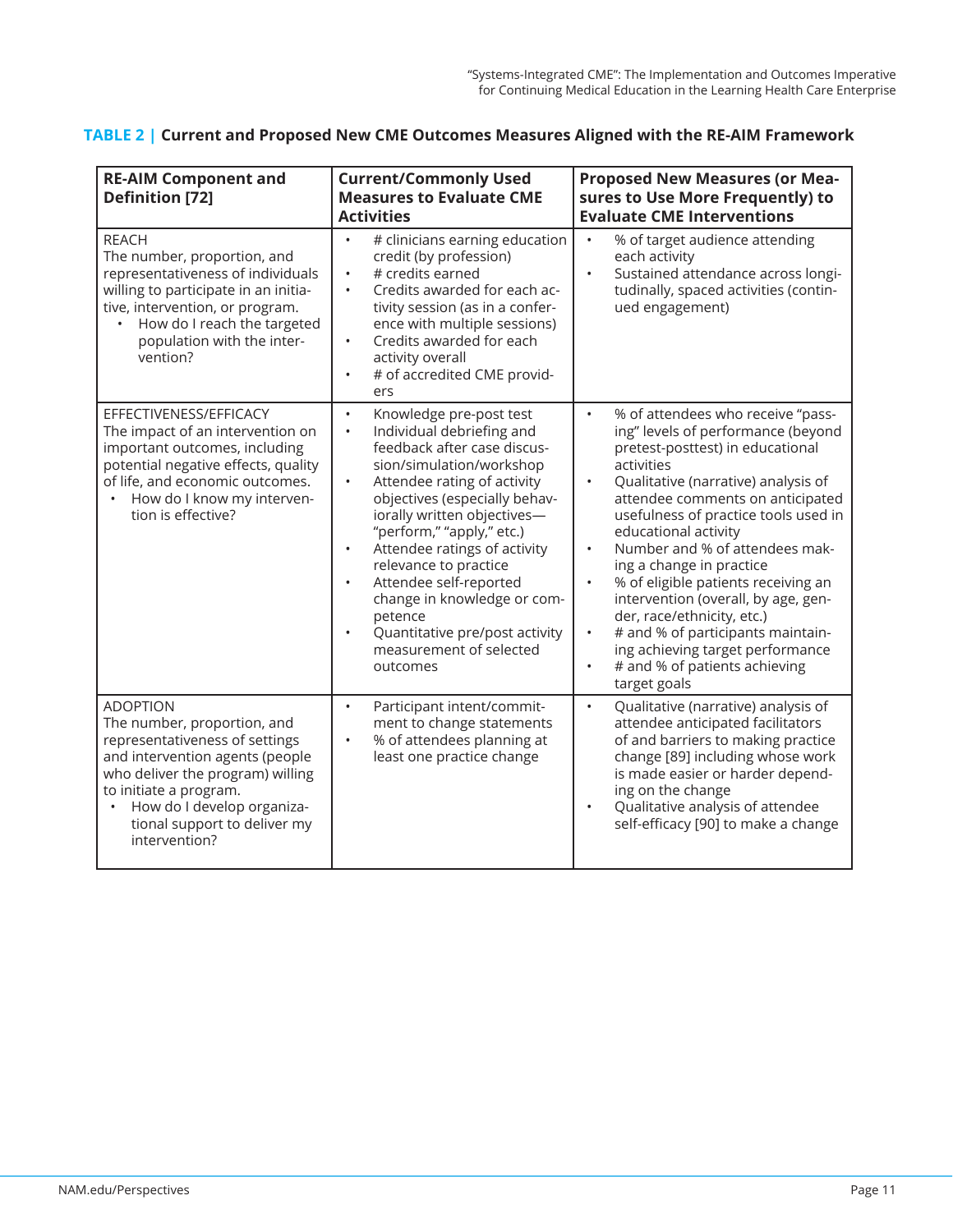| <b>IMPLEMENTATION</b><br>At the setting level, the interven-<br>tion agents' fidelity to the various<br>elements of an intervention's<br>protocol, including consistency of<br>delivery as intended and the time<br>and cost of the intervention.<br>How do I ensure the interven-<br>tion is delivered properly?                                                                                               | Setting (interventional design and<br>delivery)<br>Attendee feedback on activity<br>delivery                                                                     | Setting (interventional design and<br>delivery)<br># of activities including >1/3 of<br>time for practice /reflection/assess-<br>ment<br># of activities linked to an imple-<br>$\bullet$<br>mentation plan<br># of activities that are longitudinal<br>$\bullet$<br>and build on previous activities<br>(spiraling)<br># of teams, facilities implementing<br>practice changes<br>Implementation of new workflows<br>$\bullet$<br>to support a practice change |
|-----------------------------------------------------------------------------------------------------------------------------------------------------------------------------------------------------------------------------------------------------------------------------------------------------------------------------------------------------------------------------------------------------------------|------------------------------------------------------------------------------------------------------------------------------------------------------------------|-----------------------------------------------------------------------------------------------------------------------------------------------------------------------------------------------------------------------------------------------------------------------------------------------------------------------------------------------------------------------------------------------------------------------------------------------------------------|
| At the individual level, implemen-<br>tation refers to clients' use of the<br>intervention strategies.                                                                                                                                                                                                                                                                                                          | Individual level<br>Participant self-report of<br>practice changes<br>Objectively documented<br>$\bullet$<br>changes in practice (changes<br>in quality metrics) | Individual level<br>Qualitative (narrative) analysis of<br>facilitators of and barriers encoun-<br>tered in practice by attendees,<br>including whose work is made<br>easier or harder depending on the<br>change [21]<br>Practice audits (chart) or observa-<br>$\bullet$<br>tions of behavior in practice<br>Patient feedback<br>$\bullet$                                                                                                                    |
| MAINTENANCE<br>The extent to which a program or<br>policy becomes institutionalized<br>or part of the routine organiza-<br>tional practices and policies. At<br>the individual level, the long-term<br>effects of a program on outcomes<br>after six or more months after the<br>most recent intervention contact.<br>How do I incorporate the<br>intervention so that it is deliv-<br>ered over the long term? |                                                                                                                                                                  | Long-term/continuous monitoring<br>$\bullet$<br>of quality metrics (run charts, etc.).<br>Evolution of new workflows to help<br>continue or maintain a practice<br>change<br>% of eligible patients meeting<br>defined criteria for continuing par-<br>ticipation in a program<br># and % of participants and teams<br>$\bullet$<br>maintaining target performance<br># and % of patients maintaining<br>$\bullet$<br>target goals                              |

*and team concerns, and patient pressures. Using CFIR, she asks for and receives system-wide communication from the system president, endorsing CME access to data and setting expectations for collaboration between departments, improvement leaders, and CME.*

*Members of the CME committee host a series of CFIR-based needs assessment discussions with clinical department leaders to identify areas where CME can assist departments in achieving one or more health system goals. The discussions include assessing department leadership readiness for change (inner setting), potential engagement of subject matter experts motivated to change (individual characteristics), and willingness of individuals within and across departments to serve as formal and informal leaders and champions for* 

*the implementation process. Members of the CME committee also look for opportunities to collaborate across departments and disciplines (inner setting).*

*As a result of this needs assessment, the CME committee decides to develop an initiative as a proof of concept—a longitudinal, spaced, multimodal educational intervention with individual feedback focused on the care of patients with chronic musculoskeletal pain. Goals include decreasing variation in imaging utilization and opioid prescribing, decreasing emergency room utilization, increasing screening for mental health conditions, streamlining interdisciplinary collaboration to improve the care experience, and using telemedicine to supplement in-person care.*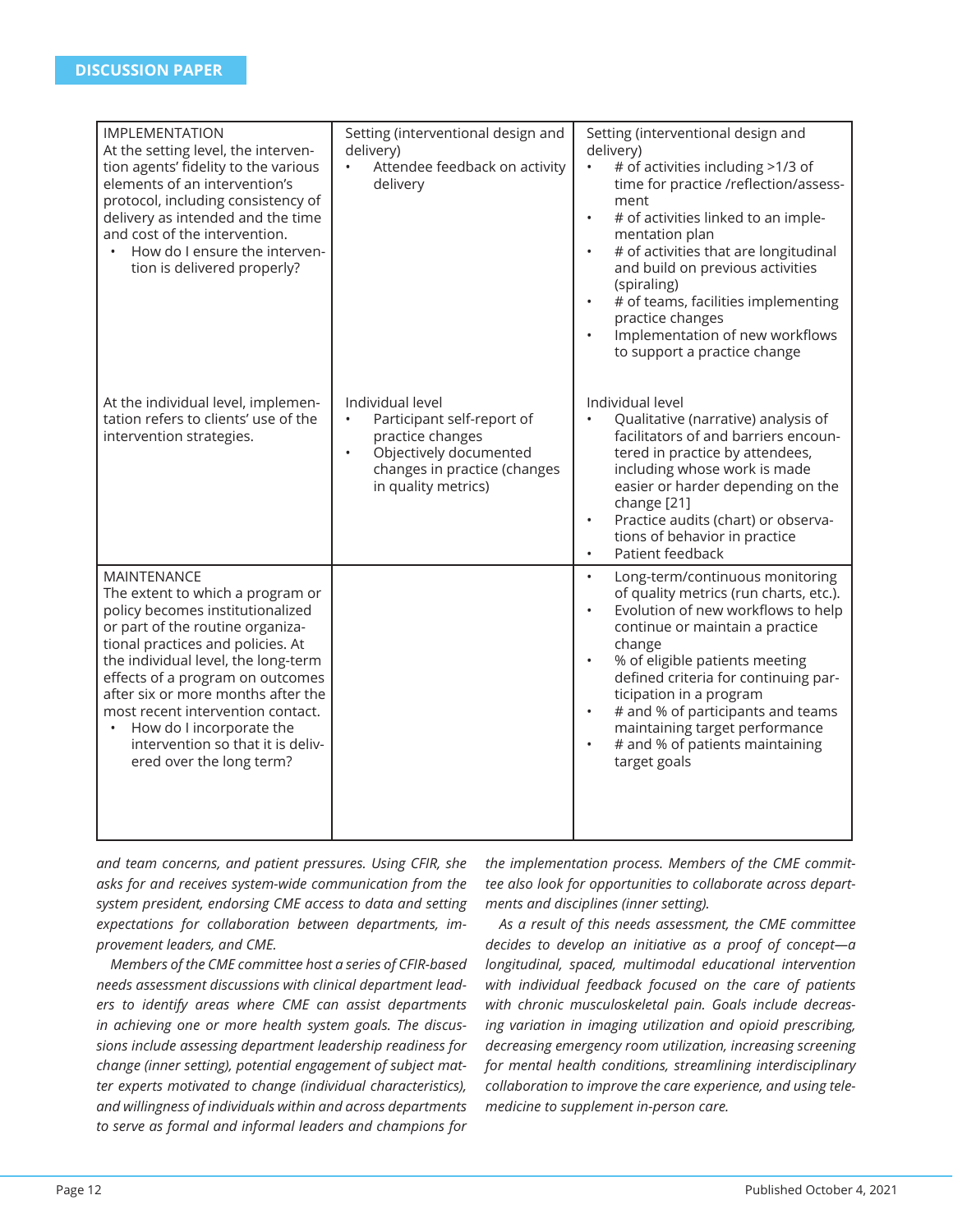*Leadership, subject matter expert, and champion input (CFIR inner setting, individual characteristics, implementation process) is solicited from anesthesiology, behavioral health, clinical pharmacy, emergency medicine, family medicine, internal medicine, neurology, neurosurgery, nursing, orthopedic surgery, physiatry, physical therapy, and radiology. Subject matter experts help identify relevant evidence-based literature. A series of educational activities, including an online review of applicable guidelines with a knowledge pre- and post-test, are developed. The Multilevel Organizational Learning Framework is used to target educational interventions at different levels of the enterprise. Individuals are then presented with relevant facility, team, and individual-level utilization, prescribing, and mental health screening data. CME leaders work with an interdisciplinary team and enterprise improvement experts to develop options and metric-driven aims for quality improvement for each goal. Small group education meetings are organized to allow individuals to talk with high- performing colleagues in their departments, provide peer-to-peer feedback in a safe environment, and commit to at least one practice change. Larger meetings are held to facilitate cross-department and interdisciplinary collaboration on improvement activities, identify potential barriers to implementation, and brainstorm methods of overcoming anticipated barriers. With individual and team end-user involvement, templates, reminders, and decision support tools are developed, tested, refi ned, and deployed in the enterprise electronic health record to reinforce learning and facilitate documentation and data capture. Each department is provided protected and compensated*  time to plan, test, and evaluate new workflows in a series *of PDSA-based improvement cycles, with data, progress, and barriers discussed regularly at monthly meetings ensuring that these changes do not inadvertently put an increased burden on physicians. Larger multispecialty, interdepartmental video conferences among local leadership occur quarterly to share best practices. A data infrastructure is developed to provide individuals and teams regular dashboards on their progress.*

*After one year, improvement is noted across all goals, along with further opportunities for improvement. A report is generated by clinical, improvement, and CME leadership based on the RE-AIM framework. The report includes Reach (departmental participation, number of individuals participating in educational and improvement sessions by specialty and discipline, and number of educational credits awarded), Eff ectiveness (pre-post-test changes in knowledge, longitudinal quality improvement data, and patient feedback on changes to the process),* 

*Adoption (comparison of intended to actual practice changes at the individual and team level, identification of system barriers to change and how they were addressed), and Implementation (number of individuals and teams achieving improvement, description of newly developed*  and implemented workflows, qualitative feedback on in*terdisciplinary and cross-department collaborations). The report is presented to the system president and the board of directors. One year later, maintenance is assessed by continuation of initial improvements, and sustainability of successful new workfl ows is monitored.*

## **Implications for Strategic Alignment of CME with Health Care Delivery Enterprise Strategy**

If CME is to realize its full potential, it is essential to develop a significantly expanded vision of its role, content, methods, integration, and measures of impact. The objective should be to position CME as an integral component of the managerial DNA of all health care delivery enterprises. Achieving this goal will require the development of a clearly defined and targeted impact strategy that is aligned with the operational needs and objectives of the health care enterprises with which most physicians are now affiliated.

To achieve this goal, CME professionals will need to provide tailored services in response to health care enterprise performance improvement plans and data, practice characteristics, and population health status. The resulting interventions should provide a bridge to operationalizing knowledge and skills into practice in the context and at the operating level of the enterprise. CME will need to collaborate with other leaders more consistently in the organization to identify and prioritize interventions based on timely and specific needs assessments. CME professionals will need to implement effective educational interventions (more than "one and done" activities) that address enterprise needs and contribute to outcome assessment aligned with the evaluation and management improvement plan of the organization. These CME interventions can help bring valuable outside perspectives to health care enterprises through identification and adaptation of national quality objectives and successful practices, particularly in areas of emerging evidence, like learnings from the COVID-19 pandemic. These steps are critical for alignment.

#### **The New CME Professional**

Beyond program administration, accreditation, and planning, the CME professional in this ideal future will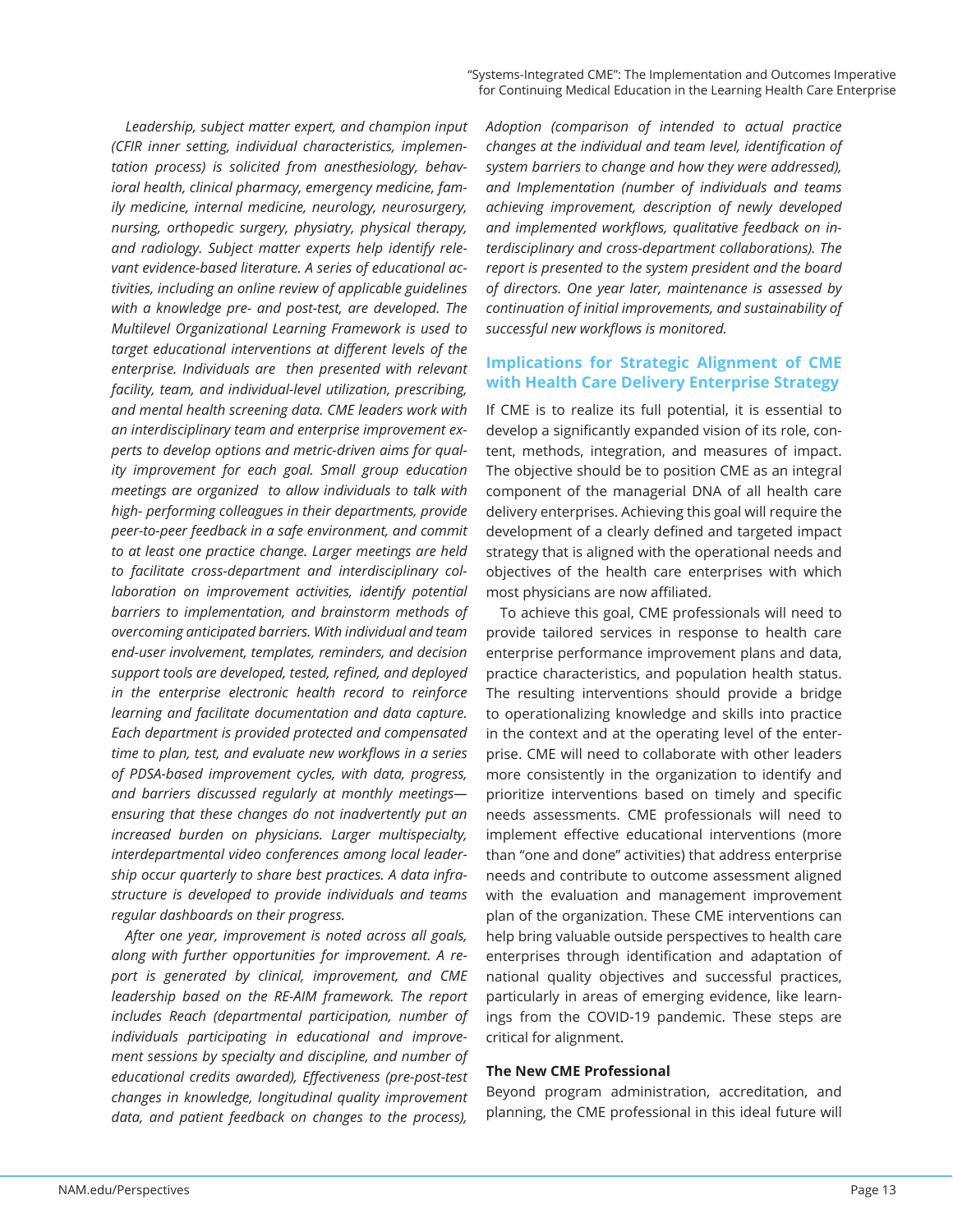be able to lead educational initiatives produced in the unique context and culture of the health care enterprises they serve. These initiatives should be based on adult learning theory and evidence of effectiveness and grounded in systems and implementation science. In addition, CME professionals will need knowledge in quality improvement, research methods, organization of medical practice, and professionalism [80]. In-depth coverage of this substantial body of knowledge would typically require a sizable time commitment. Individuals who end up providing CME in well-resourced organizations may not require expertise in all these areas, but the authors of this manuscript believe familiarity with key elements of these disciplines would facilitate collaboration with others who have these skills. Deeper knowledge in these areas may be needed by individuals who end up providing CME in smaller, less well-resourced health care enterprises.

Several existing master's degree programs in medical or health professions education [81] include elements relevant to CME. While respected in academic circles, these programs have not yet achieved the recognition or status among health enterprise leaders as advanced training programs in public health or hospital and health care administration have. It may be possible to expand or reconfigure these programs to include the added training to successfully position CME professionals in health care delivery enterprises (particularly those outside of academic medical centers). However, it may be necessary to establish new master's or fellowship training programs specifically designed to produce enough individuals with the knowledge and skills to provide effective educational interventions in a health enterprise environment. Such programs would be consistent with recommendations from the 2019 Future of Medical Education in Canada Report, which emphasizes the need for continuing professional development leaders to have knowledge and skills in systems-based practice and to have access to formal training opportunities including coaching, collaboration, and assessment [82].

In the shorter to intermediate term, "practice pathways" can help develop the skills of individuals working in health care enterprises. Shorter, more focused curricula in areas of individual inexperience, particularly in organizational and implementation science, could be developed for midcareer professionals. These should include opportunities to work with and learn from others with improvement, analytical, or evaluative expertise.

Regardless of the format, training programs should be rigorous and require more than self-study and multiple-choice tests. They should include structured curricula and multiple longitudinal, supervised experiences where trainees demonstrate successful application of knowledge in practice, receive feedback, and have opportunities to improve.

CME professionals must then apply this expanded knowledge and skill set in the activities they develop in service of health care enterprise. This will strengthen the rigor and alignment of educational activities with health care enterprise goals and will help demonstrate the value of CME professionals to the health care enterprise. While the primary intent is to strengthen alignment and collaborations between CME and health care enterprise improvement, the application of these skills could also be used to demonstrate compliance with several newer commendation criteria of the Accreditation Council for Continuing Medical Education [83].

#### **Implications for Health Care Enterprise Leadership**

Health care enterprises should expect that CME services demonstrably contribute to enterprise improvement. To do so, they must value, incentivize, and invest in CME services that are integrated into their culture and operations and responsive to their needs. Enterprise leaders should recognize and foster the professional development of individuals who can deploy the expanded CME skill set in addressing enterprise goals. Leaders should encourage, expect, and enable collaborations between CME services and others involved with enterprise improvement. Enterprise leaders should ensure that CME professionals have access to data to align, develop, and evaluate educational interventions supporting enterprise goals. Consistent with the goals of the National Academy of Medicine's Evidence Mobilization Action Collaborative [84], enterprise leaders should also expect these collaborations to promote learning and improvement throughout the health care enterprise (including, but not limited to, physicians and other clinicians) by capturing learning, experience, successful practices, and data at the point of care.

Aligned with this vision, health care enterprises should consider developing compensated roles beyond the recruitment, hiring, onboarding, and regulatory requirements typically residing with senior human resources executives. These roles could include a "Chief Learning Officer" proposed in *Crossing the Quality Chasm: A New Health System for the 21st Century* [26], who would establish and lead a department with the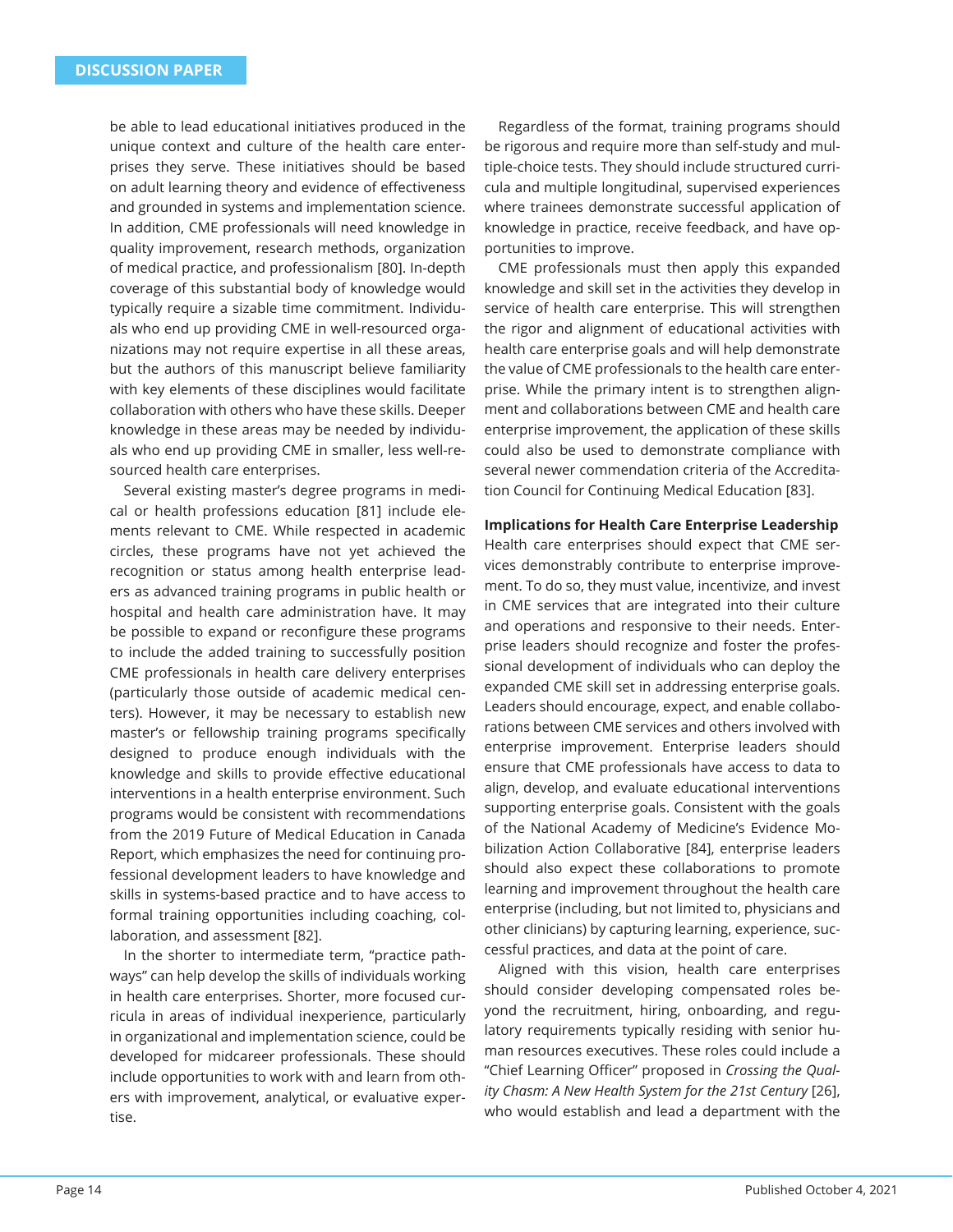# **TABLE 3 | Example Evaluation and Research Questions to Examine the Eff ects of Using Frameworks for an Implementation Science Approach to CME in Learning Health Enterprises**

| Reach:          | How many educational interventions are planned using one or more of<br>these models?<br>How often are one or more of these models used in planning educational<br>$\bullet$<br>interventions within enterprises?<br>Which models (or components of which model) are being used?<br>What other models might be similarly useful?<br>$\bullet$                                                                                                                                                                                                                                                         |
|-----------------|------------------------------------------------------------------------------------------------------------------------------------------------------------------------------------------------------------------------------------------------------------------------------------------------------------------------------------------------------------------------------------------------------------------------------------------------------------------------------------------------------------------------------------------------------------------------------------------------------|
| Effectiveness:  | Does use of these models increase alignment of CME with the perfor-<br>$\bullet$<br>mance objectives of organizations in which physicians are engaged/em-<br>ployed?<br>Does use of these models facilitate (and increase the number of) CME<br>$\bullet$<br>activities with known elements of effectiveness (longitudinal, multimodal,<br>$etc.$ )?<br>Does use of these models increase collaborations between CME and<br>improvement leaders in enterprises?<br>Does use of these models result in desired improvements in the process-<br>es, outcomes, costs, and patient centeredness of care? |
| Adoption:       | How many enterprises and CME departments begin using one or more of<br>$\bullet$<br>these models regularly?                                                                                                                                                                                                                                                                                                                                                                                                                                                                                          |
| Implementation: | How are these models modified and adapted in different settings (e.g.,<br>$\bullet$<br>clinical departments) or based upon the type of improvement (e.g., harm<br>reduction, patient centeredness, resource stewardship) within health<br>care enterprises?<br>How are these models modified and adapted in different types of health<br>care enterprises (e.g., community health centers, academic health sys-<br>tems, hospital systems)?                                                                                                                                                          |
| Maintenance:    | How many CME departments and health care enterprises use these mod-<br>$\bullet$<br>els in educational improvement alignment initiatives over the long term?                                                                                                                                                                                                                                                                                                                                                                                                                                         |

capacity and competence to provide ongoing enterprise-focused educational interventions and evaluation in collaboration with quality, safety, applicable service delivery entities, and other members of the health care team. Alternatively, health care enterprises might contract with an independent outside provider of these services offered by, for example, academic health centers. Health enterprise leaders should also provide compensated, protected, nonbillable learning time to the physicians and other health care team members who engage in learning interventions that elicit individual perspectives and specifically address common individual and enterprise goals of improving patient care and outcomes.

# **Conclusion**

Health system and patient needs provide an imperative to reimagine an expanded role of CME within learning health care enterprises. To meet these needs, CME

requires integration with organizational and systems science in planning, delivering, and assessing the impact of education. In turn, health care enterprises need to use aligned, internal CME as a lever for enterprise improvement [85,86] rather than viewing it solely as a cost or revenue center or a means to help physicians meet licensing or credentialing requirements. Given the ongoing challenges of the cost of health care delivery (exacerbated by challenges imposed by the CO-VID-19 pandemic), the authors of this manuscript are concerned that health care enterprises will decrease support and protected learning time for educational and professional development services not aligned with their improvement plans. In contrast, the authors of this manuscript believe that health care enterprises will invest in educational services that are clearly aligned with and demonstrate substantial contribution to the objectives of their performance improvement plans. The effectiveness of implementation science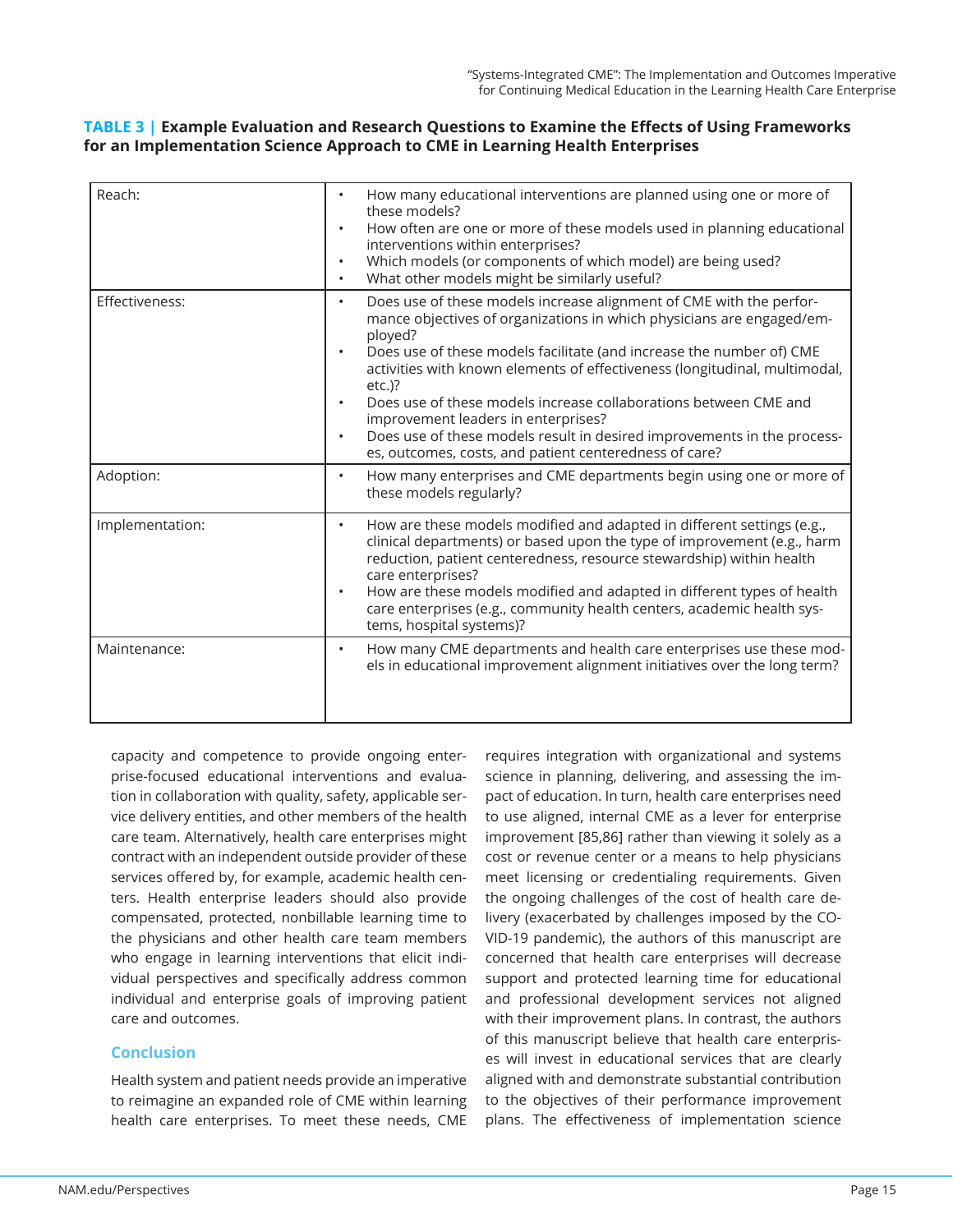frameworks in enabling CME-health enterprise alignment and collaboration should be evaluated. *Table 3* provides example evaluation and research questions using the RE-AIM.

Finally, the authors of this manuscript believe collaborations between CME and those involved in health enterprise improvement, based on principles and frameworks from the learning, organizational, and implementation sciences, holds great promise for engaging physicians in addressing the patient care challenges faced by the health care enterprises in which they work. These collaborations can create bridges between micro- (physicians and other individuals), meso- (teams), and macro- (enterprise-wide) levels of health care enterprises [87,88], facilitating alignment toward common goals and enabling the development of learning health care enterprises. Combining "learning" and "doing" can help broaden the skills of CME and others involved in health care improvement and evaluation. The authors believe closer alignment, partnership, and integration between CME and health enterprise executive and improvement leaders is necessary to tackle complex problems and translate evidence ("the what" and "the how") into health enterprise practice ("how to do the how"). Ultimately and most importantly, the authors believe this closer alignment, partnership, and integration holds great promise for improving patient and population care outcomes.

# **References**

- 1. Greaney, T. L., and R. M. Scheffler. 2020. The Proposed Vertical Merger Guidelines and Health Care: Little Guidance and Dubious Economics. *Health Affairs Blog*, April 17. Available at: https://www.healthaffairs.org/do/10.1377/ hblog20200413.223050/full/ (accessed November 3, 2020).
- 2. Kane, C. K. 2019. *Policy Research Perspectives: Updated Data on Physician Practice Arrangements: For the First Time, Fewer Physicians are Owners than Employees.* American Medical Association. Available at: https://www.ama-assn.org/system/files/2019-07/ prp-fewer-owners-benchmark-survey-2018.pdf (accessed November 3, 2020).
- 3. Kane, C. K. 2020. *Policy Research Perspectives: Recent Changes in Physician Practice Arrangements: Private Practice Dropped to Less Than 50 percent of Physicians in 2020.* American Medical Association. Available at: https://www.ama-assn.org/system/ files/2021-05/2020-prp-physician-practice-arrangements.pdf (accessed May 6, 2021).
- 4. Zhu, J. M., L. M. Hua, and D. Polsky. 2020. Private Equity Acquisitions of Physician Medical Groups Across Specialties, 2013-2016. *JAMA* 323(7):663- 665. https://doi.org/ 10.1001/jama.2019.21844.
- 5. Berwick, D. M., T. W. Nolan, and J. Whittington. 2008. The Triple Aim: Care, Health, and Cost. *Health Aff airs* 27(3);759-769. https://doi.org/10.1377/ hlthaff.27.3.759.
- 6. Choosing Wisely. n.d. *Home.* Available at: www. choosingwisely.org (accessed July 20, 2020).
- 7. Institute of Medicine. 2013. *Best Care at Lower Cost: The Path to Continuously Learning Health Care in America.* Washington, DC: The National Academies Press. https://doi.org/10.17226/13444.
- 8. Berwick, D. M. 2002. A User's Manual for the IOM's 'Quality Chasm' Report. *Health Affairs* 21(3):80-90. https://doi.org/10.1377/hlthaff.21.3.80.
- 9. McGlynn, E. A., S. M. Asch, J. Adams, J. Keesey, J. Hicks, A. DeCristofaro, and E. A. Kerr. 2003. The quality of health care delivered to adults in the United States. *New England Journal of Medicine*  348(26):2635-2645. https://doi.org/ 10.1056/NEJMsa022615.
- 10. FDA Guidance for Industry. 2009. *Patient-Reported Outcome Measures: Use in Medical Product Development to Support Labeling Claims.* Available at: http://www.fda.gov/downloads/Drugs/Guidances/ UCM193282.pdf (accessed September 25, 2020).
- 11. Presson, A. P., C. Zhang, A. M. Abtahi, J. Kean, M. Hung, and A. R. Tyser. 2017. Psychometric properties of the Press Ganey® Outpatient Medical Practice Survey. *Health and Quality of Life Outcomes* 15(1):32. https://doi.org/10.1186/s12955-017- 0610-3.
- 12. Solomon, L. S., R. D. Hays, A. M. Zaslavsky, L. Ding, and P. D. Cleary. 2005. Psychometric Properties of a Group-Level Consumer Assessment of Health Plans Study (CAHPS) Instrument. *Medical Care* 43(1):53. Available at: https://journals. lww.com/lww-medicalcare/Fulltext/2005/01000/ Psychometric Properties of a Group Level Consumer.8.aspx (accessed August 30, 2021).
- 13. Centers for Medicare and Medicaid Services. n.d. *HCAHPS: Patients' Perspectives of Care Survey.* Available at: https://www.cms.gov/Medicare/Quality-Initiatives-Patient-Assessment-Instruments/ HospitalQualityInits/HospitalHCAHPS (accessed November 4, 2020).
- 14. Centers for Medicare and Medicaid Services. n.d. *What are the value-based programs?* Available at: https://www.cms.gov/Medicare/Quality-Initiatives-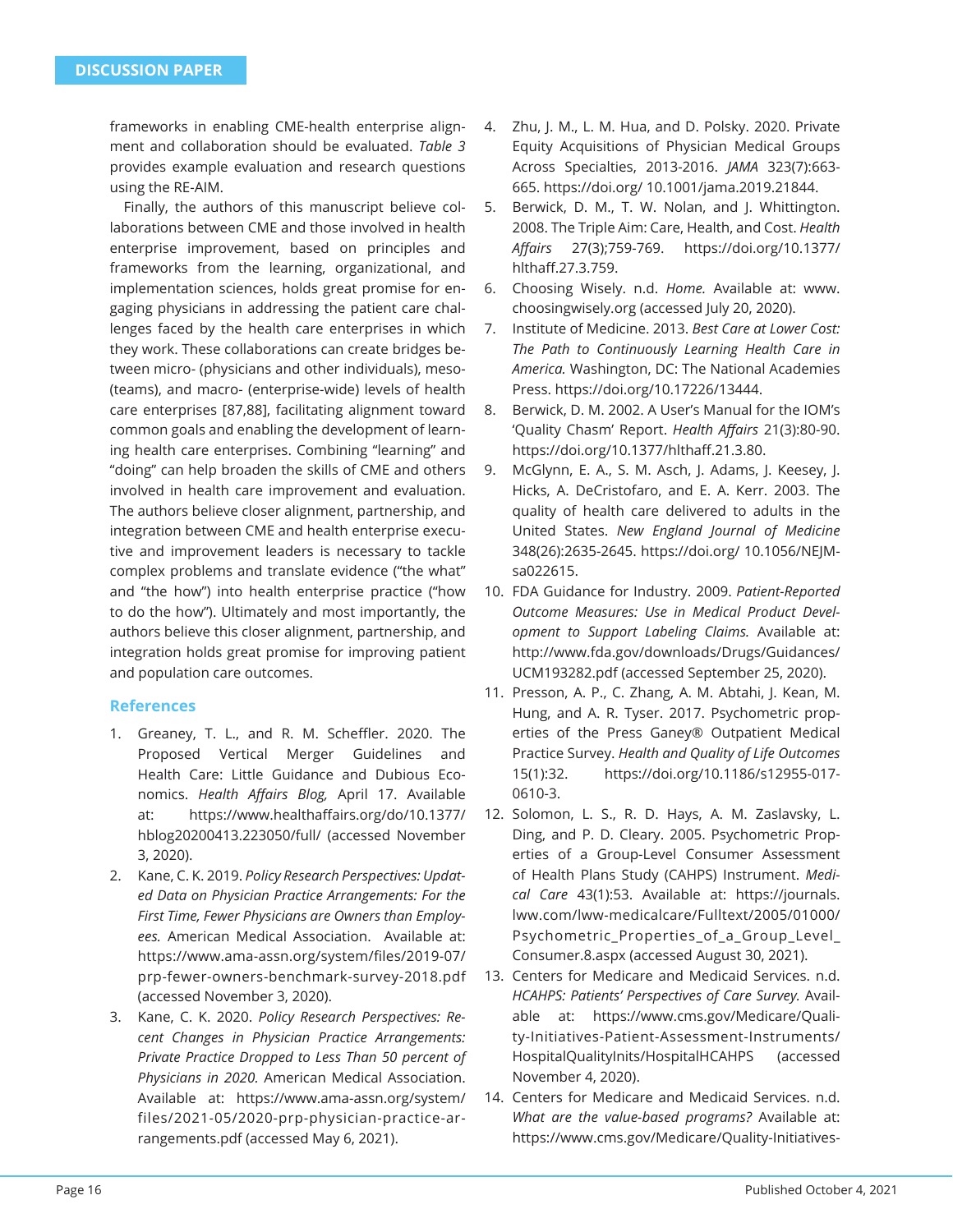Patient-Assessment-Instruments/Value-Based-Programs/Value-Based-Programs (accessed November 4, 2020).

- 15. Hibbard, J. H., and J. Greene. 2013. What the evidence shows about patient activation: better health outcomes and care experiences; fewer data on costs. *Health Aff airs (Millwood)* 32(2):207-214. https://doi. org/10.1377/hlthaff .2012.1061.
- 16. Shortell, S. M., B. Y. Poon, P. P. Ramsay, H. P. Rodriguez, S. L. Ivey, T. Huber, J. Rich, and T. Summerfelt. 2017. A Multilevel Analysis of Patient Engagement and Patient-Reported Outcomes in Primary Care Practices of Accountable Care Organizations. *Journal of General Internal Medicine* 32(6):640-647. https://doi. org/10.1007/s11606-016-3980-z.
- 17. Accreditation Council for Continuing Medical Education. n.d. *CME Content: Definition and Examples.* Available at: https://www.accme.org/accreditation-rules/ policies/cme-content-definition-and-examples (accessed August 10, 2020).
- 18. National Institutes of Health. n.d. *What is CME Credit?*  Available at: https://www.nih.gov/about-nih/whatcme-credit (accessed August 10, 2020).
- 19. Institute of Medicine. 2010. *Redesigning Continuing Education in the Health Professions.* Washington, DC: The National Academies Press. https://doi. org/10.17226/12704.
- 20. Accreditation Council for Continuing Medical Education. n.d. *History.* Available at: https://accme.org/history (accessed November 4, 2020).
- 21. Michigan State Medical Society Committee on CME Accreditation. 2009. *Policy & Procedure Manual (A Guide to the Accreditation Process).* Available at: https://www. msms.org/portals/0/documents/new\_msms\_accreditation\_policy\_and\_procedure\_manual.pdf (accessed August 30, 2021).
- 22. Wakefield, J., C. P. Herbert, M. Maclure, C. Dormuth, J. M. Wright, J. Legare, P. Brett-MacLean, and J. Premi. 2003. Commitment to change statements can predict actual change in practice. *The Journal of Continuing Education in the Health Professions* 23: 81-93. https:// doi.org/10.1002/chp.1340230205.
- 23. Arnold-Rehring, S. M., J. F. Steiner, L. M. Reifler, K. A. Glenn, and M. F. Daley. 2021. Commitment to Change Statements and Actual Practice Change After a Continuing Medical Education intervention. *The Journal of Continuing Education in the Health Professions* 41(2):145-152. https://doi.org/10.1097/ CEH.0000000000000340.
- 24. Spivey, B. E. 2005. Continuing Medical Education in the United States: Why it needs reform and how

we propose to accomplish it. *The Journal of Continuing Education in the Health Professions* 25(3):134-143. https://doi.org/10.1002/chp.20.

- 25. Institute of Medicine. 2000. *To Err Is Human: Building a Safer Health System.* Washington, DC: The National Academies Press. https://doi.org/10.17226/9728.
- 26. Institute of Medicine. 2001. *Crossing the Quality Chasm: A New Health System for the 21st Century.* Washington, DC: The National Academies Press. https://doi. org/10.17226/10027.
- 27. Institute of Medicine. 2010. *Redesigning Continuing Education in the Health Professions.* Washington, DC: The National Academies Press. https://doi. org/10.17226/12704.
- 28. Cook, D. A., M. J. Blachman, D. W. Price, C. P. West, R. A. Berger, and C. A. Wittich. 2017. Professional development perceptions and practices among US physicians: A cross-specialty national survey. *Academic Medicine* 92(9):1335-1345. https://doi.org/ 10.1097/ ACM.0000000000001624.
- 29. Davis, D. A., P. E. Mazmanian, M. Fordis, R. Van Harrison, K. E. Thorpe, and L. Perrier. 2006. Accuracy of physician self-assessment compared with observed measures of competence: A systematic review. *JAMA* 288:1057-1060. https://doi.org/10.1001/ jama.296.9.1094.
- 30. Zell, E., and Z. Krizan. 2014. Do people have insight into their abilities? A metasynthesis. *Perspectives on Psychological Science* 9(2): 111-125. https://doi. org/10.1177/1745691613518075.
- 31. Miller, G. E. 1990. The assessment of clinical skills/ competence/performance. *Academic Medicine* 65(9) (suppl):S63-S67. https://doi.org/10.1097/00001888- 199009000-00045.
- 32. Kirkpatrick, D. L. and J. D. Kirkpatrick. 2005. *Transferring learning to behavior: using the four levels to improve performance.* San Francisco, CA: Berrett-Koehler Publishers.
- 33. Moore, D. E. Jr., J. S. Green, and H. A. Gallis. 2009. Achieving desired results and improved outcomes: Integrating planning and assessment throughout learning activities. *The Journal of Continuing Education in the Health Professions* 29:1-15. https://doi. org/10.1002/chp.20001.
- 34. Ales, M. A., S. B. Rodrigues, C. D. Larrison, and R. B. Weldon. 2020. *Aligning physician needs in learning and change with CPD community.* Society for Academic CME Annual Meeting, Miami, FL, February 17.
- 35. Price, D. 2005. Continuing medical education, quality improvement, and transfer of practice. *Medical Teacher* 27(3):259-268. https://doi.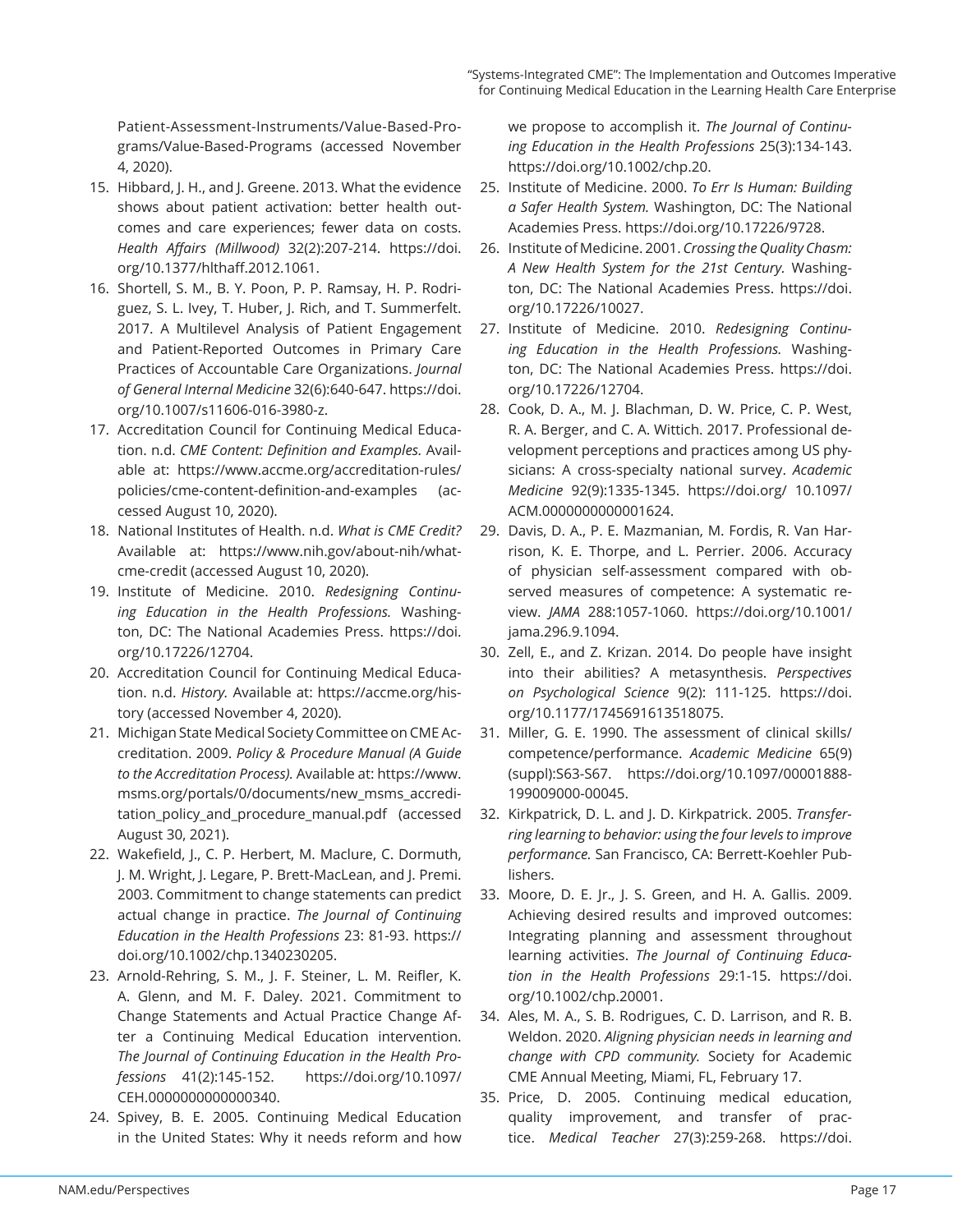org/10.1080/01421590500046270.

- 36. Shirazi, M., A. A. Zeinaloo, S. V. Parikh, M. Sadeghi, A. Taghva, M. Arbabi, A. Sabouri Kashani, F. Aleddini, K. Lonka, and R. Wahlstrom. 2008. Effects on readiness to change of an educational intervention on depressive disorders for general physicians in primary care based on a modified Prochaska model--a randomized controlled study. *Family Practice* 25(2):98-104. https://doi.org/10.1093/fampra/ cmn008.
- 37. Johnson, S. S., P. H. Castle, D. Van Marter, A. Roc, D. Neubauer, S. Auerbach, and E. DeAguiar. 2015. The Effect of Physician Continuing Medical Education on Patient-Reported Outcomes for Identifying and Optimally Managing Obstructive Sleep Apnea. *Journal of Clinical Sleep Medicine* 11(3):197-204. https:// doi.org/10.5664/jcsm.4524.
- 38. Sargeant, J., F. Borduas, A. Sales, D. Klein, B. Lynn, and H. Stenerson. 2011. CPD and KT: Models used and opportunities for synergy. *The Journal of Continuing Education in the Health Professions* 31(3):167- 173. https://doi.org/10.1002/chp.20123.
- 39. Accreditation Council for Continuing Medical Education. 2020. *ACCME 2019 Data Report.* Available at https://www.accme.org/2019-data-report (accessed September 20, 2020).
- 40. Berwick, D. M. 1998. Developing and testing changes in delivery of care. *Annals of Internal Medicine*  128(8):651-6566. https://doi.org/10.7326/0003- 4819-128-8-199804150-00009.
- 41. Price, D. 2017. Maintenance of Certification, Continuing Professional Development, and Performance Improvement. In: Rayburn, W., M. Turco, and D. A. Davis (eds). *Continuing Professional Development in Medicine and Health Care: Better Education, Better Patient Outcomes.* Philadelphia PA, Wolters Kluwer.
- 42. Centers for Disease Control. n.d. *Program Evaluation Framework Checklist for Step 2.* Available at: https://www.cdc.gov/eval/steps/step2/index.htm (accessed April 22, 2021).
- 43. Funnell, S. C., and P. J. Rogers. 2011. *Purposeful program theory: eff ective use of theories of change and logic models.* San Francisco (CA): Jossey-Bass.
- 44. Van Melle, E. 2016. Using a Logic Model to Assist in the Planning, Implementation, and Evaluation of Educational Programs. *Academic Medicine* 91:1464. https://doi.org/10.1097/ACM.0000000000001282.
- 45. Pawson, R., and N. Tilley. 1997. *Realistic evaluation.*  Thousand Oaks (CA): Sage.
- 46. Patton, M. Q. 2008. *Utilization-focused evaluation.* 4th ed. Thousand Oaks (CA): Sage.
- 47. Davis, D., M. A. O'Brien, N. Freemantle, F. M. Wolf, P. Mazmanian, and A. Taylor-Vaisey. 1999. Impact of formal continuing medical education: Do conferences, workshops rounds, and other traditional continuing education activities change physician behavior or health care outcomes? *JAMA* 282:867- 874. https://doi.org/10.1001/jama.282.9.867.
- 48. O'Brien, M. A. T., N. Freemantle, A. D. Oxman, D. A. Davis, and J. Herrin. 2001. Continuing education meetings and workshops: Effects on professional practice and health care outcomes. *The Cochrane Database of Systematic Reviews* (2)CD003030. https://doi.org/10.1002/14651858.CD003030.
- 49. Mazmanian, P. E., and D. A. Davis. 2002. Continuing medical education and the physician as learner: Guide to the evidence. *JAMA* 288:1057-1060. https://doi.org/10.1001/jama.288.9.1057.
- 50. Marinopoulos, S. S., T. Dorman, N. Ratanawongsa, L. M. Wilson, B. H. Ashar, J. L. Magaziner, R. G. Miller, P. A. Thomas, G. P. Prokopowicz, R. Qayyum, and E. B. Bass. 2007. Effectiveness of continuing medical education. *Evidence Report/Technology Assessment* 149:1-69. Available at: https://www.ncbi. nlm.nih.gov/books/NBK38259/ (accessed August 30, 2021).
- 51. Cervero, R. M., and J. K. Gaines. 2015. The impact of CME on physician performance and patient health outcomes: An updated synthesis of systematic reviews. *The Journal of Continuing Education in the Health Professions* 35(2):131-138. https://doi. org/10.1002/chp.21290.
- 52. Snowden, D. J., and M. E. Boone. 2007. A Leader's Framework for Decision Making. *Harvard Business Review* 85(11):68-76, 149. Available at: https://hbr. org/2007/11/a-leaders-framework-for-decisionmaking (accessed August 30, 2021).
- 53. Kannampallil, T. G., G. F. Schauer, T. Cohen, and V. L. Patel. 2011. Considering complexity in healthcare systems. *Journal of Biomedical Informatics* 44(6):943-947. https://doi.org/10.1016/j. jbi.2011.06.006.
- 54. NAM Leadership Consortium: Collaboration for a Value & Science-Driven Health System. n.d. *Home.*  Available at: https://nam.edu/programs/valuescience-driven-health-care/ (accessed August 30, 2021).
- 55. Lehesvirta, T. 2004. Learning processes in a work organization: From individual to collective and/or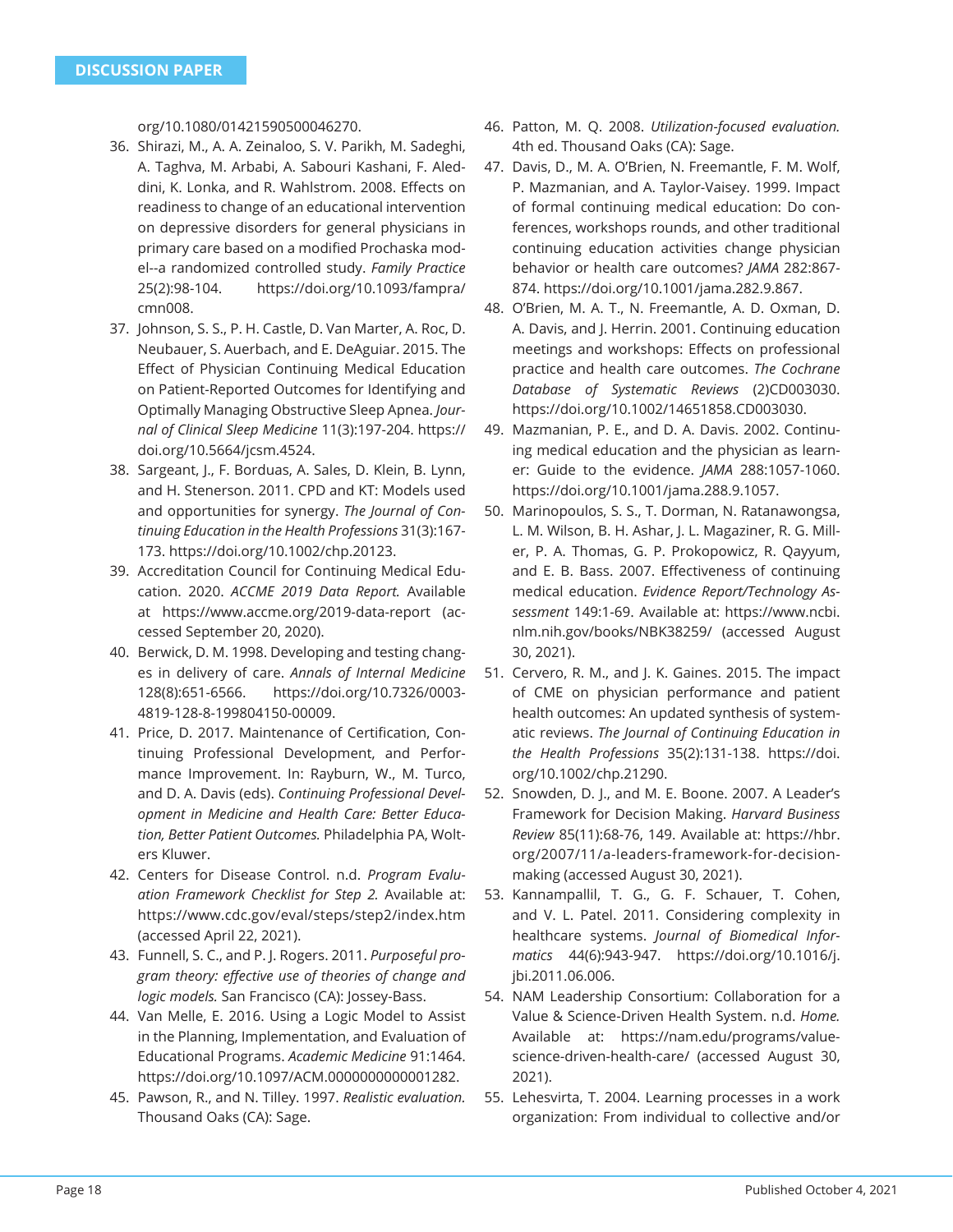vice versa? *Journal of Workplace Learning* 16:92-100. Available at: https://eric.ed.gov/?id=EJ803115 (accessed August 30, 2021).

- 56. Ratnapalan, S. and E. Uleryk. 2014. Organizational Learning in Health Care Organizations. *Systems* 2: 24-33. https://doi.org/10.3390/systems2010024.
- 57. Morain, S. R., N. E. Kass, and C. Grossman. 2016. What allows a health care system to become a learning health care system: Results from interviews with health systems leaders. *Learning Health Systems* 1:310015. https://doi.org/10.1002/ lrh2.10015.
- 58. Fiol, C. M., and M. A. Lyles. 1985. Organizational learning. *Academy of Management Review* 10(4):803- 814. https://doi.org/10.5465/amr.1985.4279103.
- 59. Tsang, E. W. K. 1997. Organizational Learning and the Learning Organization: A Dichotomy Between Descriptive and Prescriptive Research. *Human Relations* 50:73-89. https://doi.org/10.1177/00187267 9705000104.
- 60. Eccles, M. P., and B. S. Mittman. 2006. Welcome to Implementation Science. *Implementation Science*  1:1. https://doi.org/10.1186/1748-5908-1-1.
- 61. Price, D. W., D. P. Wagner, N. K. Krane, S. C. Rougas, N. R. Lowitt, R. S. Offodile, L. J. Easdown, M. A. W. Andrews, C. M. Kodner, M. Lypson, and B. E. Barnes. 2015. What are the implications of implementation science for medical education? *Medical Education Online* 20:1, 27003. https://doi.org/10.3402/meo. v20.27003.
- 62. Miles, M. B., and A. M. Huberman. 1994. *Qualitative data analysis: an expanded sourcebook.* 2nd ed. Thousand Oaks: Sage Publications.
- 63. Damschroder, L. J., D. C. Aron, R. E. Keith, S. R. Kirsh, J. A. Alexander, and J. C. Lowery. 2009. Fostering implementation of health services research findings into practice: a consolidated framework for advancing implementation science. *Implementation Science* 4:50. https://doi.org/10.1186/1748- 5908-4-50.
- 64. Rogers, E. 2003. *Diff usion of Innovations.* 5th edition. New York, NY: Free Press.
- 65. Prochaska, J. O., and W. F. Velicer. 1997.The transtheoretical model of health behavior change. *American Journal of Health Promotion* 12:38-48. https:// doi.org/10.4278/0890-1171-12.1.38.
- 66. Keith, R. E., J. C. Crosson, A. S. O'Malley, D. Cromp, and E. Fries Taylor. 2017. Using the Consolidated Framework for Implementation Research (CFIR) to produce actionable findings: a rapid-cycle evalua-

tion approach to improving implementation. *Implementation Science* 12:15. https://doi.org/10.1186/ s13012-017-0550-7.

- 67. Green, L., and M. Kreuter. 2005. *Health Program Planning: An Educational and Ecological Approach.* 4th ed. New York, NY: McGraw Hill.
- 68. Tabak, R. G., E. C. Khoong, D. A. Chambers, and R. C. Brownson. 2012. Bridging research and practice: models for dissemination and implementation research. *American Journal of Preventive Medicine* 43(3):337-350. https://doi.org/10.1016/j. amepre.2012.05.024.
- 69. Ferlie, E. B., and S. M. Shortell. 2001. Improving the quality of health care in the United Kingdom and the United States: a framework for change. *Milbank Quarterly* 79(2):281-315. https://doi. org/10.1111/1468-0009.00206.
- 70. Harrison, M. I., and S. M. Shortell. 2020. Multi-level analysis of the learning heath system: Integrating contributions from research on organizations and implementation. *Learning Health System* e10226. https://doi.org/10.1002/lrh2.10226.
- 71. Glasgow, R. E., T. M. Vogt, and S. M. Boles. 1999. Evaluating the public health impact of health promotion interventions: the RE-AIM framework. *American Journal of Public Health* 89(9):1322-1327. https://doi.org/10.2105/ajph.89.9.1322.
- 72. RE-AIM. n.d. *Home.* Available at: http://www.reaim.org/about/what-is-re-aim/ (accessed November 21, 2020.)
- 73. Glasgow, R. E., and P. E. Estabrooks. 2018. Pragmatic applications of RE-AIM for health care initiatives in community and clinical settings. *Preventing Chronic Disease* 15:E02. https://doi.org/10.5888/ pcd15.170271.
- 74. Brunisholz, K. D., J. Kim, L. A. Savitz, M. Hashibe, L. H. Gren, S. Hamilton, K. Huynh, and E. A. Joy. 2017. A Formative Evaluation of a Diabetes Prevention Program Using the RE-AIM Framework in a Learning Health Care System, Utah, 2013-2015. *Preventing Chronic Disease* 14:E58. https://doi.org/10.5888/ pcd14.160556.
- 75. Bradley, E. H., L. A. Curry, S. Ramanadhan, L. Rowe, I. M. Nembhard, and H. M. Krumholz. 2009. Research in action: using positive deviance to improve quality of health care. *Implementation Science* 4:25. https://doi.org/10.1186/1748-5908-4-25.
- 76. Zimmerman, B., C. Lindburg, and P. Plsek. 1998. *Edgeware: insights from complexity science for health care leaders.* VHA Inc., Irving, Texas.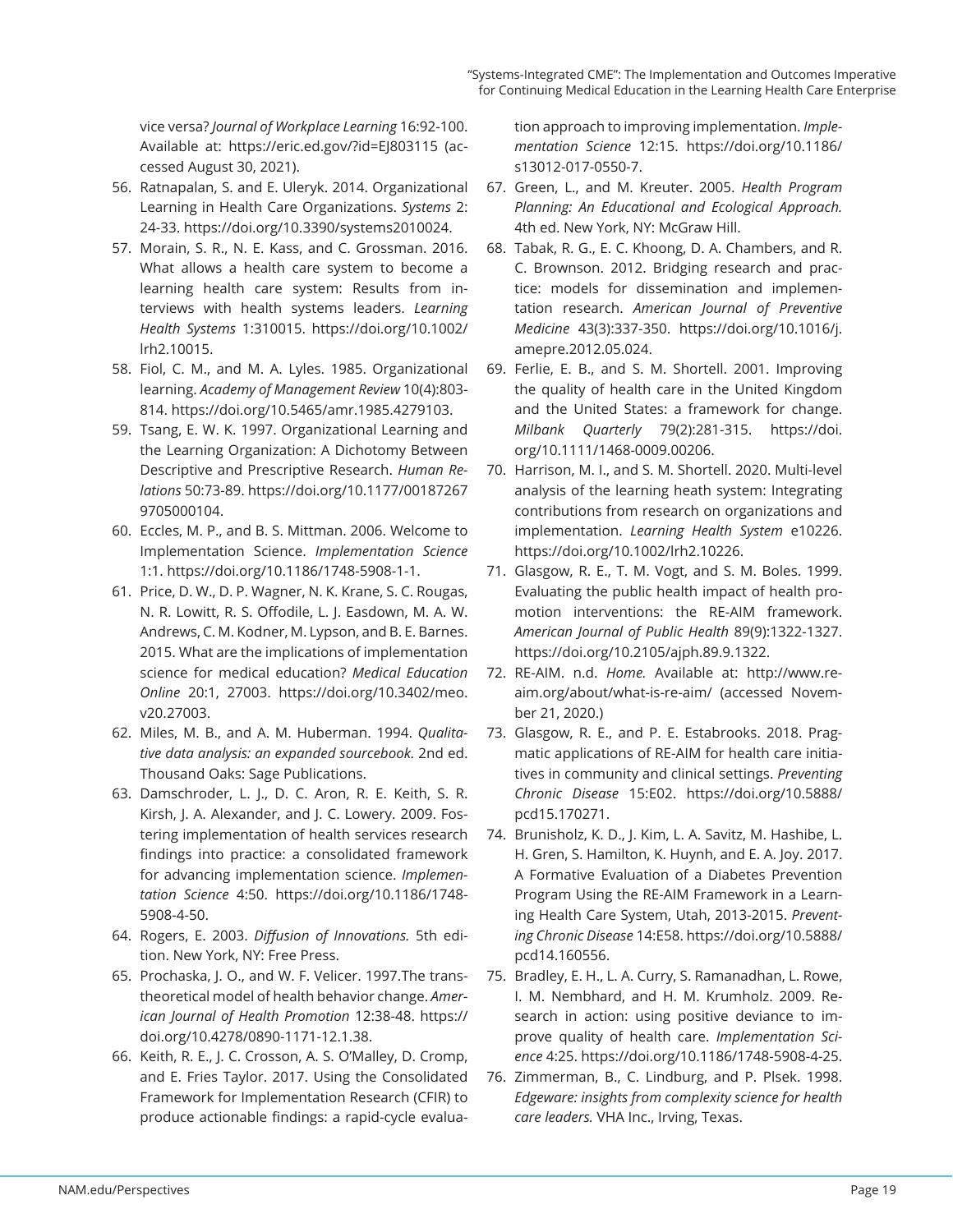- 77. Ogrinc, G., L. Davies, D. Goodman, P. B. Batalden, F. Davidoff, and D. Stevens. 2016. SQUIRE 2.0 (Standards for QUality Improvement Reporting Excellence): Revised publication guidelines from a detailed consensus process. *BMJ Quality and Safety* 25:986-992. https://doi.org/10.1136/bmjqs-2015-004411.
- 78. Van Melle, E., L. Gruppen, E. S. Holmboe, L. Flynn, I. Oandasan, J. R. Frank, and the International Competency-Based Medical Education Collaborators. 2017. Using Contribution Analysis to Evaluate Competency-Based Medical Education Programs: It's All About Rigor in Thinking. *Academic Medicine* 92(6). https://doi.org/10.1097/ACM.0000000000001479.
- 79. Schumacher, D. J., E. Dornoff, C. Carraccio, J. Busari, C. van der Vleuten, B. Kinnear, M. Kelleher, D. R. Sall, E. Warm, A. Martini, and E. Holmboe. 2020. The Power of Contribution and Attribution in Assessing Educational Outcomes for Individuals, Teams, and Programs. *Academic Medicine* 95(7):1014-1019. https://doi.org/10.1097/ACM.0000000000003121.
- 80. Davis, D. 2006. Continuing education, guideline implementation, and the emerging transdisciplinary field of knowledge translation. Journal of Continu*ing Education in the Health Professions* 26 (1):5-12. https://doi.org/10.1002/chp.46.
- 81. Foundation for Advancement of International Medical Education and Research (FAIMER). n.d. *Home.*  Available at: https://www.faimer.org/resources/ mastersmeded.html (accessed July 19, 2020).
- 82. Campbell, C., and J. Sisler. n.d. *Supporting Learning and Continuous Practice Improvement for Physicians in Canada: A New Way Forward. Summary Report of The Future Of Medical Education In Canada (FMEC) CPD Project.* Available at: https://www.cma.ca/sites/ default/files/pdf/profession/medical-education/ fmec-cpd-final-report-feb-7-2019-e.pdf (accessed August 31, 2021).
- 83. Accreditation Council for Continuing Medical Education. n.d. *Accreditation Criteria.* Available at: https://www.accme.org/accreditation-rules/accreditation-criteria (accessed November 5, 2020.)
- 84. National Academy of Medicine Leadership Consortium: Collaboration for a Value & Science Driven-Health System. n.d. *Evidence Mobilization Action Collaborative.* Available at: https://nam.edu/programs/value-science-driven-health-care/clinicaleffectiveness-research/ (accessed November 6, 2020.)
- 85. McMahon, G. T. 2017. The Leadership Case for In-

vesting in Continuing Professional Development. *Academic Medicine* 92(8):1075-1077. https://doi. org/10.1097/ACM.0000000000001619.

- 86. Davis, D. A., and G. T. McMahon. 2018. Translating evidence into practice: Lessons for CPD. *Medical Teacher* 40(9):892-895. https://doi.org/10.1080/014 2159X.2018.1481285.
- 87. Barbour, J. B. 2017. Micro/Meso/Macrolevels of analysis. *The International Encyclopedia of Organizational Communication* 1-15. https://doi. org/10.1002/9781118955567.wbieoc140.
- 88. Serpa, S., and C. M. Ferreira. 2019. Micro, Meso, and Macro Levels of Social Analysis. *International Journal of Social Science Studies* 7(3):120-124. https://doi.org/10.11114/ijsss.v7i3.4223.
- 89. Price, D. W., E. K. Miller, A. Kulchuk-Rahm, N. E. Brace, and R. S. Larson. 2010. Assessment of Barriers to Changing Practice as CME Outcomes. *Journal of Continuing Education in the Health Professions* 30(4):237-245. https://doi.org/10.1002/chp.20088.
- 90. Bandura, A. 2009. Cultivate self-efficacy for personal and organizational effectiveness. In E.A. Locke (Ed)., *Handbook of principles of organization behavior.* (2nd Ed.). New York: Wiley.

# **DOI**

https://doi.org/10.31478/202110a

# **Suggested Citation**

Price, D. W., D. A. Davis, and G. L. Filerman. 2021. "Systems-Integrated CME": The Implementation and Outcomes Imperative for Continuing Medical Education in the Learning Health Care Enterprise. NAM Perspectives. Discussion, National Academy of Medicine, Washington, DC. https://doi.org/10.31478/202110a.

#### **Author Information**

**David W. Price, MD,** is professor of family medicine, University of Colorado Anschutz School of Medicine; and senior advisor to the president, the American Board of Family Medicine. **David A. Davis, MD,** is senior global advisor, the AXDEV Group; professor emeritus, University of Toronto; and adjunct professor, Mohammed Bin Rashid University of Medicine & the Health Sciences. **Gary L. Filerman, MHA, MA, PhD,** is president, Atlas Health Foundation.

## **Confl ict-of-Interest Disclosures**

Dr. Davis reports personal fees from AxDEV Global, outside of the preparation of this manuscript.